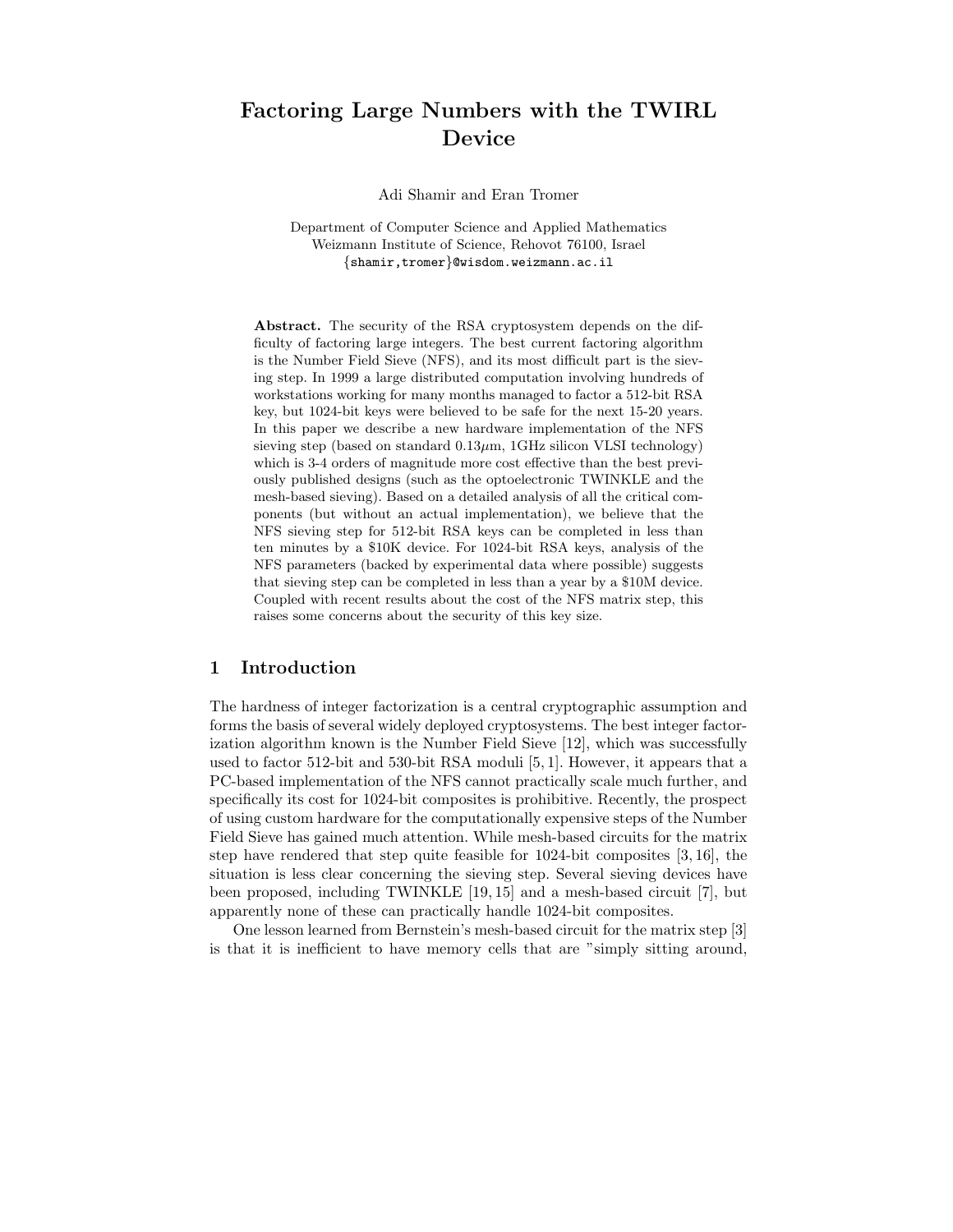twiddling their thumbs" — if merely storing the input is expensive, we should utilize it efficiently by appropriate parallelization. We propose a new device that combines this intuition with the TWINKLE-like approach of exchanging time and space. Whereas TWINKLE tests sieve location one by one serially, the new device handles thousands of sieve locations in parallel at every clock cycle. In addition, it is smaller and easier to construct: for 512-bit composites we can fit 79 independent sieving devices on a 30cm single silicon wafer, whereas each TWINKLE device requires a full GaAs wafer. While our approach is related to [7], it scales better and avoids some thorny issues.

The main difficulty is how to use a single copy of the input (or a small number of copies) to solve many subproblems in parallel, without collisions or long propagation delays and while maintaining storage efficiency. We address this with a heterogeneous design that uses a variety of routing circuits and takes advantage of available technological tradeoffs. The resulting cost estimates suggest that for 1024-bit composites the sieving step may be surprisingly feasible.

Section 2 reviews the sieving problem and the TWINKLE device. Section 3 describes the new device, called TWIRL<sup>1</sup>, and Section 4 provides preliminary cost estimates. Appendix A discusses additional design details and improvements. Appendix B specifies the assumptions used for the cost estimates, and Appendix C relates this work to previous ones.

# 2 Context

## 2.1 Sieving in the Number Field Sieve

Our proposed device implements the sieving substep of the NFS relation collection step, which in practice is the most expensive part of the NFS algorithm [16]. We begin by reviewing the sieving problem, in a greatly simplified form and after appropriate reductions.<sup>2</sup> See [12] for background on the Number Field Sieve.

The inputs of the sieving problem are  $R \in \mathbb{Z}$  (sieve line width),  $T > 0$  (threshold) and a set of pairs  $(p_i, r_i)$  where the  $p_i$  are the prime numbers smaller than some *factor base bound B*. There is, on average, one pair per such prime. Each pair  $(p_i, r_i)$  corresponds to an arithmetic progression  $P_i = \{a : a \equiv r_i \pmod{p_i}\}.$ We are interested in identifying the sieve locations  $a \in \{0, ..., R-1\}$  that are members of many progressions  $P_i$  with large  $p_i$ :

$$
g(a) > T \text{ where } g(a) = \sum_{i:a \in P_i} \log_h p_i
$$

for some fixed h (possibly  $h > 2$ ). It is permissible to have "small" errors in this threshold check; in particular, we round all logarithms to the nearest integer.

In the NFS relation collection step we have two types of sieves: rational and algebraic. Both are of the above form, but differ in their factor base bounds  $(B_R)$ 

 $^{\rm 1}$  TWIRL stands for "The Weizmann Institute Relation Locator"

<sup>2</sup> The description matches both line sieving and lattice sieving. However, for lattice sieving we may wish to take a slightly different approach (cf. A.8).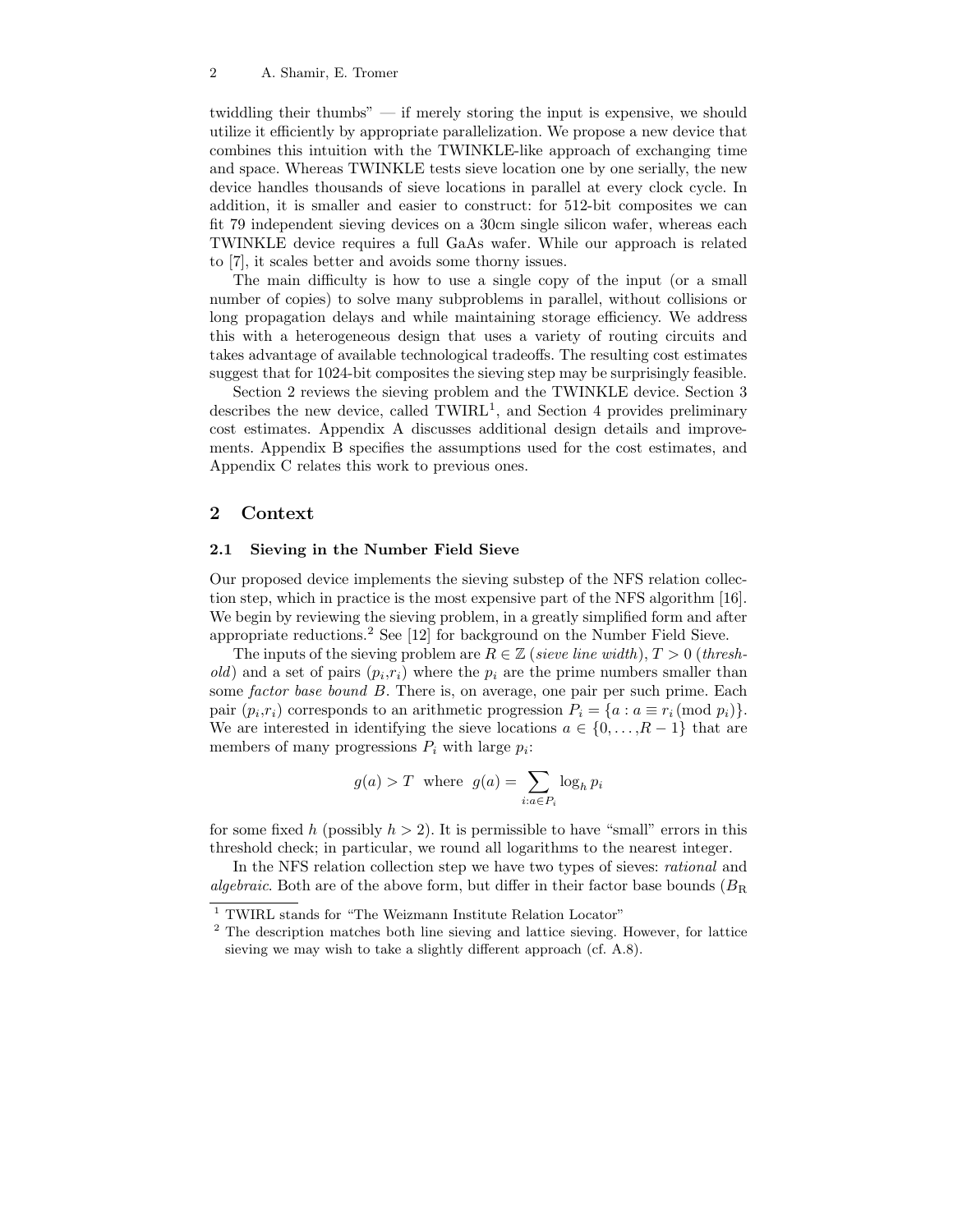vs.  $B_A$ ), threshold T and basis of logarithm h. We need to handle H sieve lines, and for sieve line both sieves are performed, so there are  $2H$  sieving instances overall. For each sieve line, each value  $\alpha$  that passes the threshold in both sieves implies a candidate. Each candidate undergoes additional tests, for which it is beneficial to also know the set  $\{i : a \in P_i\}$  (for each sieve separately). The most expensive part of these tests is cofactor factorization, which involves factoring medium-sized integers.<sup>3</sup> The candidates that pass the tests are called *relations*. The output of the relation collection step is the list of relations and their corresponding  $\{i : a \in P_i\}$  sets. Our goal is to find a certain number of relations, and the parameters are chosen accordingly a priori.

# 2.2 TWINKLE

Since TWIRL follows the TWINKLE [19, 15] approach of exchanging time and space compared to traditional NFS implementations, we briefly review TWIN-KLE (with considerable simplification). A TWINKLE device consists of a wafer containing numerous independent cells, each in charge of a single progression  $P_i$ . After initialization the device operates for  $R$  clock cycles, corresponding to the sieving range  $\{0 \leq a < R\}$ . At clock cycle a, the cell in charge of the progression  $P_i$  emits the value  $\log p_i$  iff  $a \in P_i$ . The values emitted at each clock cycle are summed, and if this sum exceeds the threshold  $T$  then the integer  $a$  is reported. This event is announced back to the cells, so that the i values of the pertaining  $P_i$  is also reported. The global summation is done using analog optics; clocking and feedback are done using digital optics; the rest is implemented by digital electronics. To support the optoelectronic operations, TWINKLE uses Gallium Arsenide wafers which are small, expensive and hard to manufacture compared to silicon wafers, which are readily available.

# 3 The New Device

## 3.1 Approach

We next describe the TWIRL device. The description in this section applies to the rational sieve; some changes will be made for the algebraic sieve (cf. A.6), since it needs to consider only a values that passed the rational sieve.

For the sake of concreteness we provide numerical examples for a plausible choice of parameters for 1024-bit composites.<sup>4</sup> This choice will be discussed in Sections 4 and B.2; it is not claimed to be optimal, and all costs should be taken as rough estimates. The concrete figures will be enclosed in double angular brackets:  $\langle x \rangle_{\mathbb{R}}$  and  $\langle x \rangle_{\mathbb{A}}$  indicate values for the algebraic and rational sieves respectively, and  $\langle x \rangle$  is applicable to both.

We wish to solve  $H \ll 2.7 \cdot 10^8$  pairs of instances of the sieving problem, each of which has sieving line width  $R \nleq 1.1 \cdot 10^{15}$  and smoothness bound

<sup>&</sup>lt;sup>3</sup> We assume use of the "2+2 large primes" variant of the NFS [12, 13].

<sup>4</sup> This choice differs considerably from that used in preliminary drafts of this paper.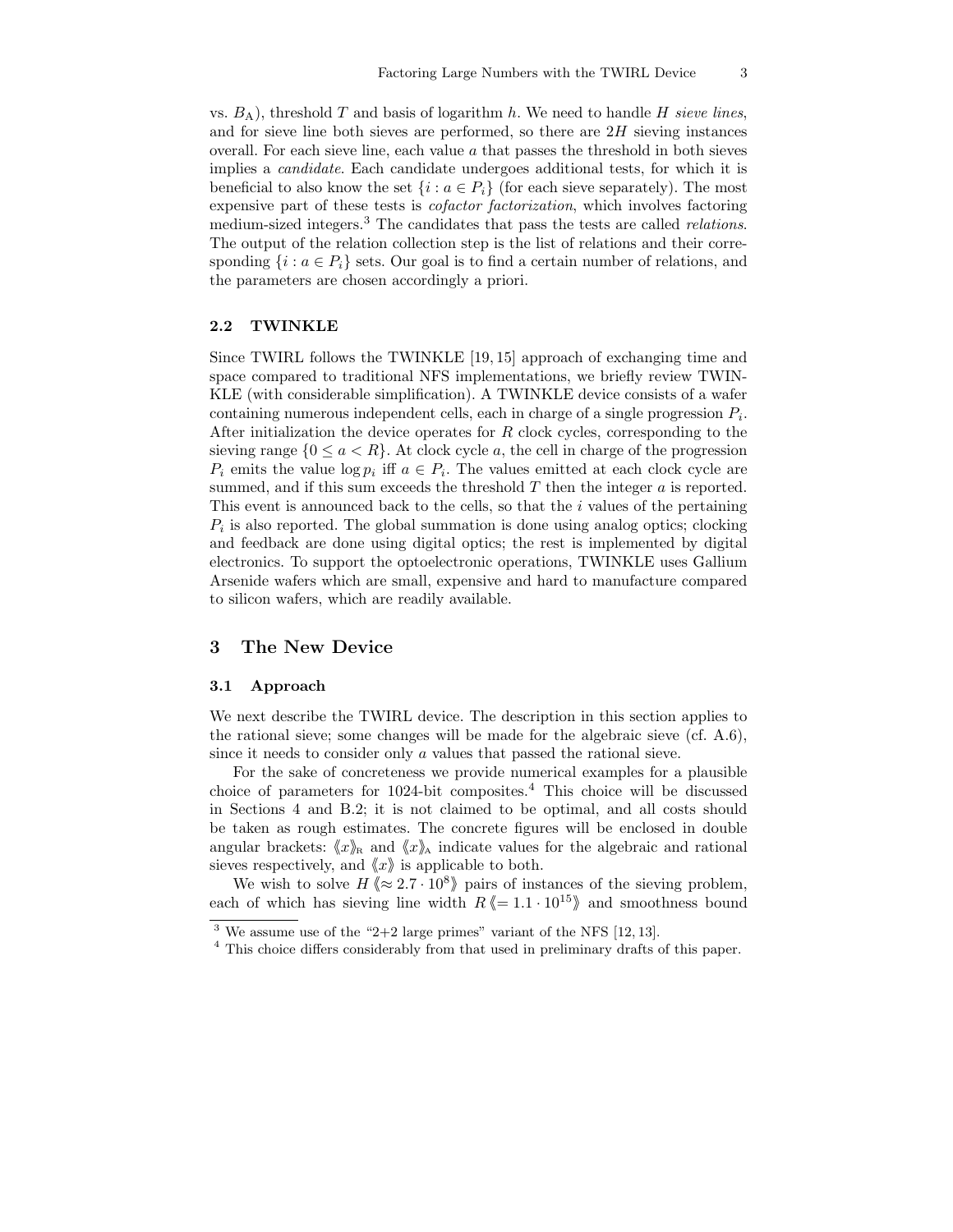

Fig. 1: Flow of sieve locations through the device in (a) a chain of adders and (b) TWIRL.

 $B \left(= 3.5 \cdot 10^9 \right)_{\rm R} \left(= 2.6 \cdot 10^{10} \right)_{\rm A}$ . Consider first a device that handles one sieve location per clock cycle, like TWINKLE, but does so using a pipelined systolic chain of electronic adders.<sup>5</sup> Such a device would consist of a long unidirectional bus,  $\log_2 T \langle 10 \rangle$  bits wide, that connects millions of conditional adders in series. Each conditional adder is in charge of one progression  $P_i$ ; when activated by an associated timer, it adds the value<sup>6</sup>  $\lfloor \log p_i \rfloor$  to the bus. At time t, the z-th adder handles sieve location  $t - z$ . The first value to appear at the end of the pipeline is  $g(0)$ , followed by  $g(1), \ldots, g(R)$ , one per clock cycle. See Fig. 1(a).

We reduce the run time by a factor of  $s \leq 4,096$ <sub>in</sub> $\leq 32,768$ <sup>i</sup> by handling the sieving range  $\{0, \ldots, R-1\}$  in chunks of length s, as follows. The bus is thickened by a factor of s to contain s logical lines of  $log_2T$  bits each. As a first approximation (which will be altered later), we may think of it as follows: at time t, the z-th stage of the pipeline handles the sieve locations  $(t - z)s + i$ ,  $i \in \{0, \ldots, s-1\}$ . The first values to appear at the end of the pipeline are  ${g(0), \ldots, g(s-1)}$ ; they appear simultaneously, followed by successive disjoint groups of size  $s$ , one group per clock cycle. See Fig.  $1(b)$ .

Two main difficulties arise: the hardware has to work s times harder since time is compressed by a factor of s, and the additions of  $\log p_i$  corresponding to the same given progression  $P_i$  can occur at different lines of a thick pipeline. Our goal is to achieve this parallelism without simply duplicating all the counters and adders s times. We thus replace the simple TWINKLE-like cells by other units which we call *stations*. Each station handles a small portion of the progressions, and its interface consists of bus input, bus output, clock and some circuitry for loading the inputs. The stations are connected serially in a pipeline, and at the end of the bus (i.e., at the output of the last station) we place a threshold check unit that produces the device output.

An important observation is that the progressions have periods  $p_i$  in a very large range of sizes, and different sizes involve very different design tradeoffs. We

 $^5$  This variant was considered in [15], but deemed inferior in that context.

<sup>&</sup>lt;sup>6</sup>  $\lfloor \log p_i \rfloor$  denote the value  $\log_h p_i$  for some fixed h, rounded to the nearest integer.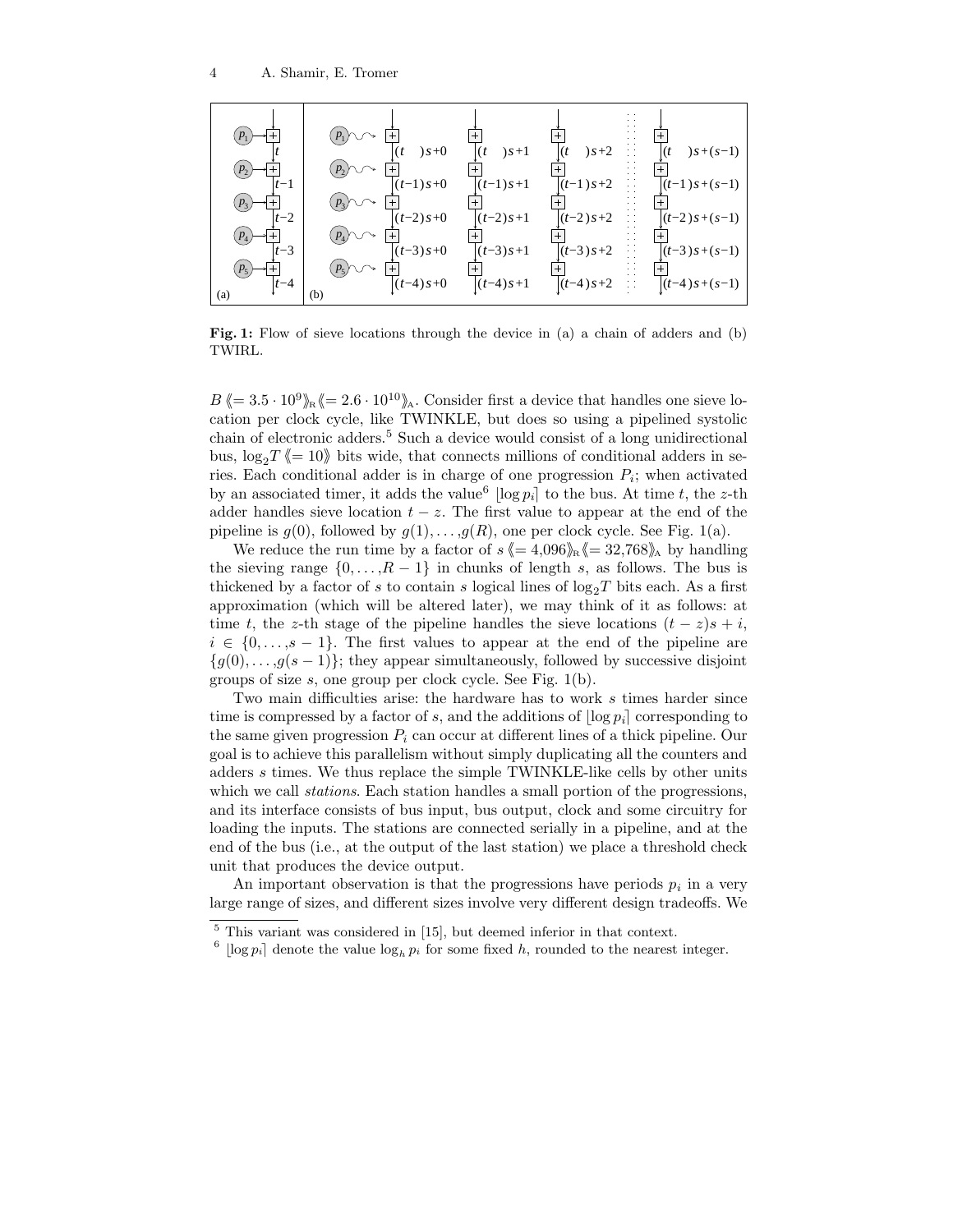thus partition the progressions into three classes according to the size of their  $p_i$ values, and use a different station design for each class. In order of decreasing  $p_i$ value, the classes will be called *largish*, *smallish* and  $tiny^7$ 

This heterogeneous approach leads to reasonable device sizes even for 1024 bit composites, despite the high parallelism: using standard VLSI technology, we can fit  $\langle 4 \rangle_{\rm R}$  rational-side TWIRLs into a single 30cm silicon wafer (whose manufacturing cost is about \$5,000 in high volumes; handling local manufacturing defects is discussed in A.9). Algebraic-side TWIRLs use higher parallelism, and we fit  $\langle 1 \rangle_A$  of them into each wafer.

The following subsections describe the hardware used for each class of progressions. The preliminary cost estimates that appear later are based on a careful analysis of all the critical components of the design, but due to space limitations we omit the descriptions of many finer details. Some additional issues are discussed in Appendix A.

## 3.2 Largish Primes

Progressions whose  $p_i$  values are much larger than s emit  $\log p_i$  values very seldom. For these largish primes  $\langle p_i \rangle > 5.2 \cdot 10^5 \rangle_R \langle p_i \rangle / 4.2 \cdot 10^6 \rangle_A$ , it is beneficial to use expensive logic circuitry that handles many progressions but allows very compact storage of each progression. The resultant architecture is shown in Fig. 2. Each progression is represented as a progression triplet that is stored in a memory bank, using compact DRAM storage. The progression triplets are periodically inspected and updated by special-purpose processors, which identify emissions that should occur in the "near future" and create corresponding emission triplets. The emission triplets are passed into buffers that merge the outputs of several processors, perform fine-tuning of the timing and create delivery pairs. The delivery pairs are passed to pipelined delivery lines, consisting of a chain of delivery cells which carry the delivery pairs to the appropriate bus line and add their  $\log p_i$  contribution.

Scanning the progressions. The progressions are partitioned into many  $\langle 8,490 \rangle_{\rm R}$   $\langle 59,400 \rangle_{\rm A}$  DRAM banks, where each bank contains some d progression  $32 \le d < 2.2 \cdot 10^5$ <sup>h</sup><sub>R</sub> $32 \le d < 2.0 \cdot 10^5$ <sup>h</sup><sub>A</sub>. A progression  $P_i$  is represented by a progression triplet of the form  $(p_i, \ell_i, \tau_i)$ , where  $\ell_i$  and  $\tau_i$  characterize the next element  $a_i \in P_i$  to be emitted (which is not stored explicitly) as follows. The value  $\tau_i = |a_i/s|$  is the time when the next emission should be added to the bus, and  $\ell_i = a_i$  mod s is the number of the corresponding bus line. A processor repeats the following operations, in a pipelined manner:<sup>8</sup>

<sup>7</sup> These are not to be confused with the "large" and "small" primes of the high-level NFS algorithm — all the primes with which we are concerned here are "small" (rather than "large" or in the range of "special-q").

<sup>&</sup>lt;sup>8</sup> Additional logic related to reporting the sets  $\{i : a \in P_i\}$  is described in Appendix A.7.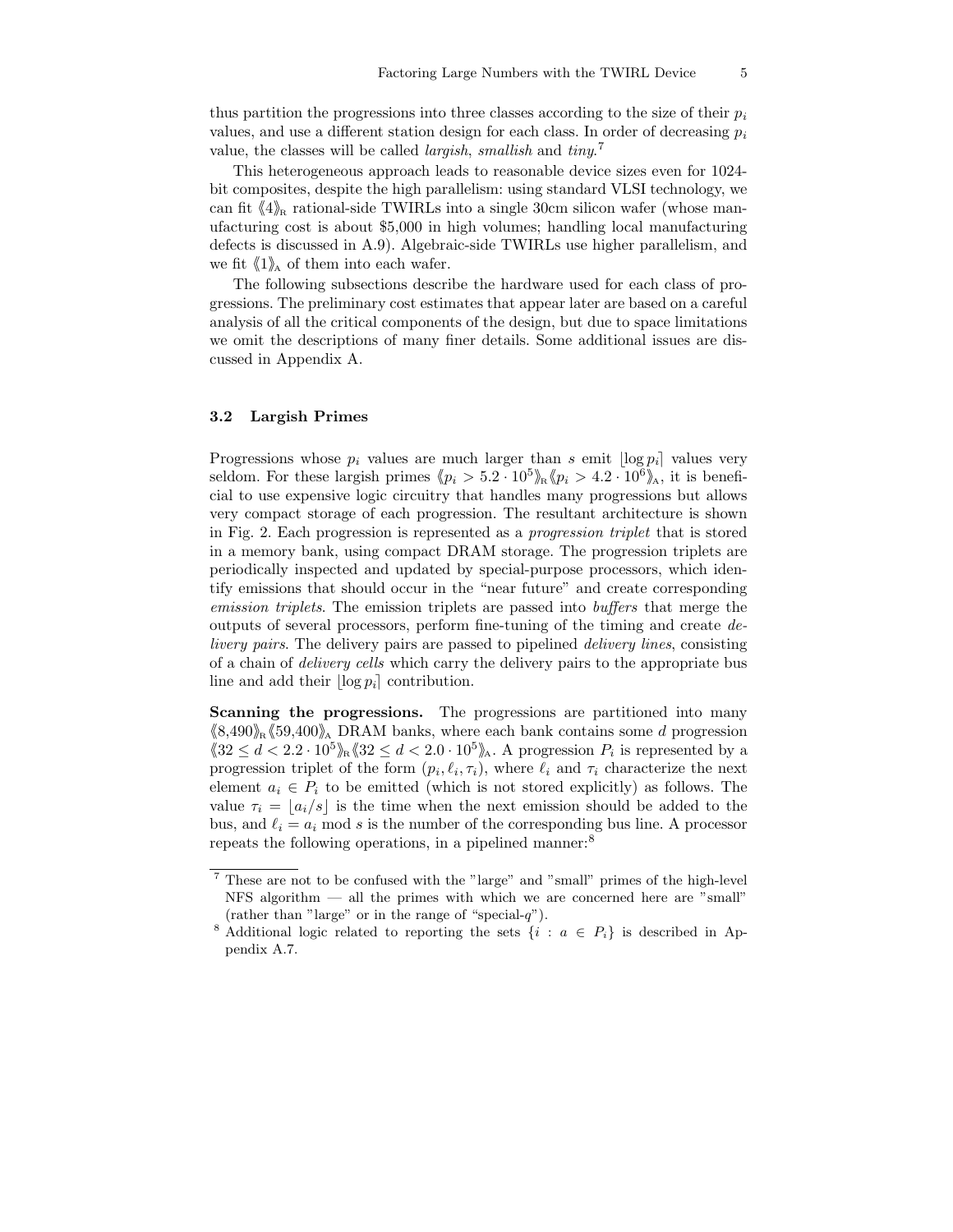

Fig. 2: Schematic structure of a largish station.

- 1. Read and erase the next state triplet  $(p_i, \ell_i, \tau_i)$  from memory.
- 2. Send an emission triplet  $(\lfloor \log p_i \rfloor, \ell_i, \tau_i)$  to a buffer connected to the processor.
- 3. Compute  $\ell' \leftarrow (\ell + p) \mod s$  and  $\tau'_i \leftarrow \tau_i + \lfloor p/s \rfloor + w$ , where  $w = 1$  if  $\ell' < \ell$ and  $w = 0$  otherwise.
- 4. Write the triplet  $(p_i, \ell'_i, \tau'_i)$  to memory, according to  $\tau'_i$  (see below).

We wish the emission triplet  $(\log p_i], \ell_i, \tau_i)$  to be created slightly before time  $\tau_i$  (earlier creation would overload the buffers, while later creation would prevent this emission from being delivered on time). Thus, we need the processor to always read from memory some progression triplet that has an imminent emission. For large d, the simple approach of assigning each emission triplet to a fixed memory address and scanning the memory cyclically would be ineffective. It would be ideal to place the progression triplets in a priority queue indexed by  $\tau_i$ , but it is not clear how to do so efficiently in a standard DRAM due to its passive nature and high latency. However, by taking advantage of the unique properties of the sieving problem we can get a good approximation, as follows.

Progression storage. The processor reads progression triplets from the memory in sequential cyclic order and at a constant rate  $\Diamond$  one triplet every 2 clock cycles). If the value read is empty, the processor does nothing at that iteration. Otherwise, it updates the progression state as above and stores it at a different memory location — namely, one that will be read slightly before time  $\tau'_i$ . In this way, after a short stabilization period the processor always reads triplets with imminent emissions. In order to have (with high probability) a free memory location within a short distance of any location, we increase the amount of memory (by a factor of  $2$ ); the progression is stored at the first unoccupied location, starting at the one that will be read at time  $\tau'_i$  and going backwards cyclically.

If there is no empty location within  $\langle 64 \rangle$  locations from the optimal designated address, the progression triplet is stored at an arbitrary location (or a dedicated overflow region) and restored to its proper place at some later stage;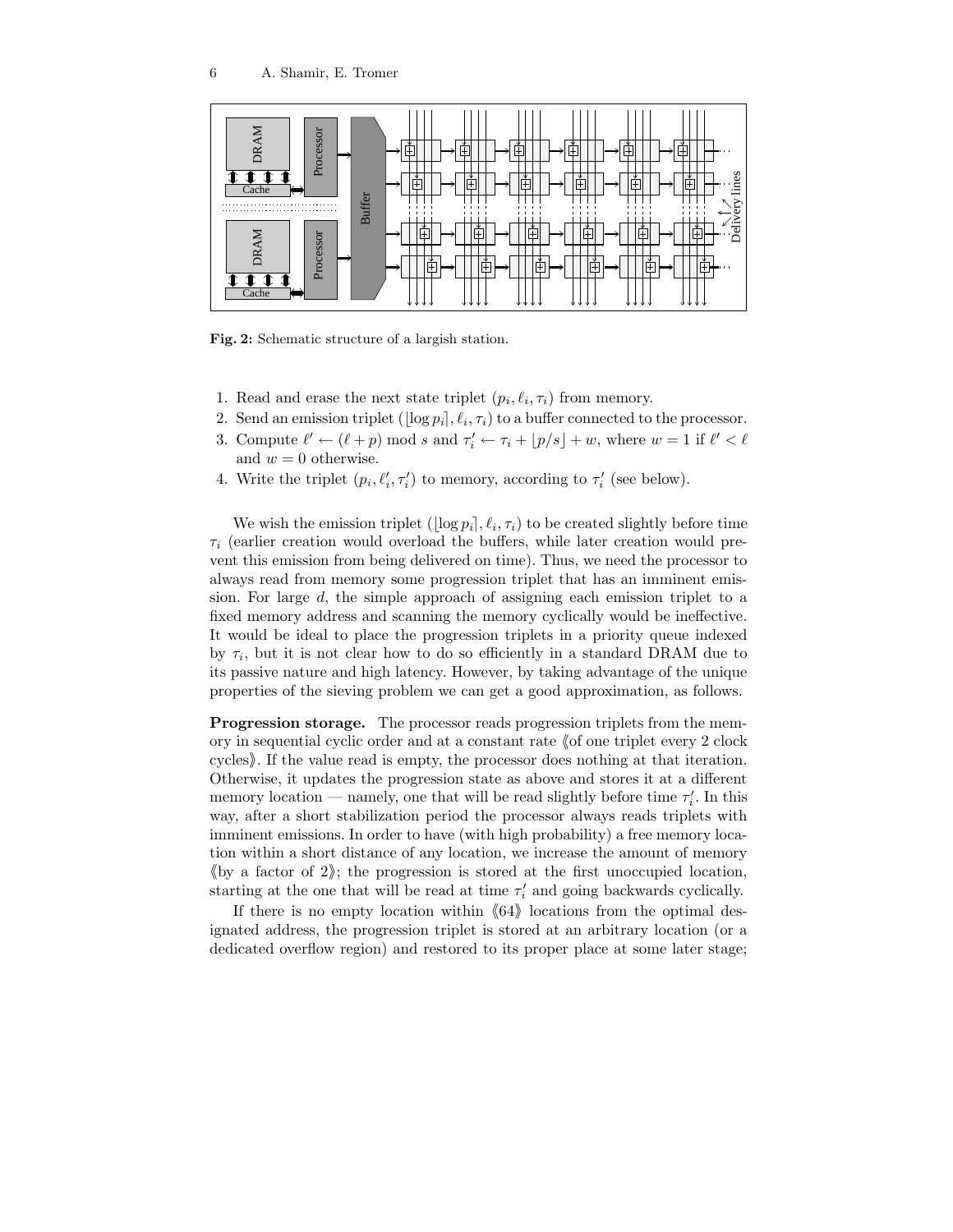when this happens we may miss a few emissions (depending on the implementation). This happens very seldom, $9$  and it is permissible to miss a few candidates.

Autonomous circuitry inside the memory routes the progression triplet to the first unoccupied position preceeding the optimal one. To implement this efficiently we use a two-level memory hierarchy which is rendered possibly by the following observation. Consider a largish processor which is in charge of a set of d adjacent primes  $\{p_{\min}, \ldots, p_{\max}\}$ . We set the size of the associated memory to  $p_{\text{max}}/s$  triplet-sized words, so that triplets with  $p_i = p_{\text{max}}$  are stored right before the current read location; triplets with smaller  $p_i$  are stored further back, in cyclic order. By the density of primes,  $p_{\text{max}} - p_{\text{min}} \approx d \cdot \ln(p_{\text{max}})$ . Thus triplet values are always stored at an address that precedes the current read address by at most  $d \cdot \ln(p_{\text{max}})/s$ , or slightly more due to congestions. Since  $\ln(p_{\text{max}}) \leq \ln(B)$ is much smaller than s, memory access always occurs at a small window that slides at a constant rate of one memory location every  $\langle 2 \rangle$  clock cycles. We may view the  $\langle 8,490 \rangle_{\rm B} \langle 59,400 \rangle_{\rm A}$  memory banks as closed rings of various sizes, with an active window "twirling" around each ring at a constant linear velocity.

Each sliding window is handled by a fast SRAM-based cache. Occasionally, the window is shifted by writing the oldest cache block to DRAM and reading the next block from DRAM into the cache. Using an appropriate interface between the SRAM and DRAM banks (namely, read/write of full rows), this hides the high DRAM latency and achieves very high memory bandwidth. Also, this allows simpler and thus smaller DRAM.<sup>10</sup> Note that cache misses cannot occur. The only interface between the processor and memory are the operations "read next memory location" and "write triplet to first unoccupied memory location before the given address". The logic for the latter is implemented within the cache, using auxiliary per-triplet occupancy flags and some local pipelined circuitry.

Buffers. A buffer unit receives emission triplets from several processors in parallel, and sends delivery pairs to several delivery lines. Its task is to convert emission triplets into delivery pairs by merging them where appropriate, finetuning their timing and distributing them across the delivery lines: for each received emission triplet of the form  $(\log p_i], \ell, \tau)$ , the delivery pair  $(\log p_i], \ell)$ should be sent to some delivery line (depending on  $\ell$ ) at time exactly  $\tau$ .

Buffer units can be be realized as follows. First, all incoming emission triplets are placed in a parallelized priority queue indexed by  $\tau$ , implemented as a small

<sup>&</sup>lt;sup>9</sup> For instance, in simulations for primes close to  $\langle 20,000s \rangle_{\text{R}}$ , the distance between the first unoccupied location and the ideal location was smaller than  $\langle 64 \rangle_{\mathbb{R}}$  for all but  $\langle 5 \cdot 10^{-6} \rangle$ <sub>R</sub> of the iterations. The probability of a random integer  $x \in \{1, ..., x\}$ having k factors is about  $(\log \log x)^{k-1} / (k-1)! \log x$ . Since we are (implicitly) sieving over values of size about  $x \approx \langle 10^{64} \rangle_R \langle 10^{101} \rangle_A$  which are "good" (i.e., semi-smooth) with probability  $p \approx \langle 6.8 \cdot 10^{-5} \rangle_R \langle 4.4 \cdot 10^{-9} \rangle_A$ , less than  $10^{-15}/p$  of the good a's have more than 35 factors; the probability of missing other good  $a$ 's is negligible.

 $^{10}$  Most of the peripheral DRAM circuitry (including the refresh circuitry and column decoders) can be eliminated, and the row decoders can be replaced by smaller stateful circuitry. Thus, the DRAM bank can be smaller than standard designs. For the stations that handle the smaller primes in the "largish" range, we may increase the cache size to d and eliminate the DRAM.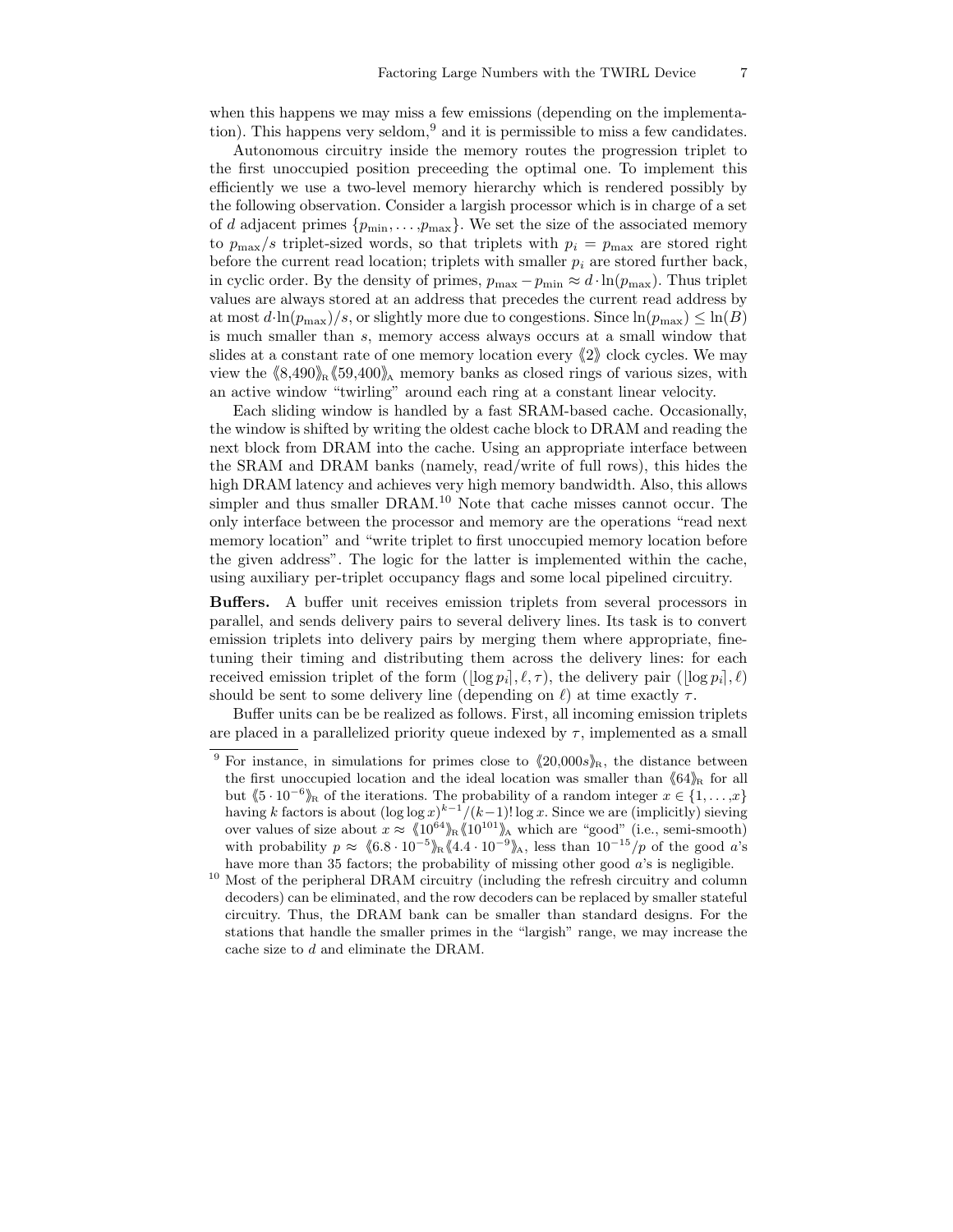mesh whose rows are continuously bubble-sorted and whose columns undergo random local shuffles. The elements in the last few rows are tested for  $\tau$  matching the current time, and the matching ones are passed to a pipelined network that sorts them by  $\ell$ , merges where needed and passes them to the appropriate delivery lines. Due to congestions some emissions may be late and thus discarded; since the inputs are essentially random, with appropriate choices of parameters this should happen seldom.

The size of the buffer depends on the typical number of time steps that an emission triplet is held until its release time  $\tau$  (which is fairly small due to the design of the processors), and on the rate at which processors produce emission triplets  $\&$  about once per 4 clock cycles.

**Delivery lines.** A delivery line receives delivery pairs of the form  $(\log p_i], \ell$ and adds each such pair to bus line  $\ell$  exactly  $|\ell/k|$  clock cycles after its receipt. It is implemented as a one-dimensional array of cells placed across the bus, where each cell is capable of containing one delivery pair. Here, the  $j$ -th cell compares the  $\ell$  value of its delivery pair (if any) to the constant j. In case of equality, it adds  $\log p_i$  to the bus line and discards the pair. Otherwise, it passes it to the next cell, as in a shift register.

Overall, there are  $\langle 2,100120\rangle_R \langle 14,900\rangle_A$  delivery lines in the largish stations, and they occupy a significant portion of the device. Appendix A.1 describes the use of interleaved carry-save adders to reduce their cost, and Appendix A.6 nearly eliminates them from the algebraic sieve.

Notes. In the description of the processors, DRAM and buffers, we took the  $\tau$  values to be arbitrary integers designating clock cycles. Actually, it suffices to maintain these values modulo some integer  $\langle 2048 \rangle$  that upper bounds the number of clock cycles from the time a progression triplet is read from memory to the time when it is evicted from the buffer. Thus, a progression occupies  $\log_2 p_i + \langle \log_2 2048 \rangle$  DRAM bits for the triplet, plus  $\log_2 p_i$  bits for reinitialization (cf. A.4).

The amortized circuit area per largish progression is  $\Theta(s^2(\log s)/p_i + \log s +$  $\log p_i$ ).<sup>11</sup> For fixed s this equals  $\Theta(1/p_i + \log p_i)$ , and indeed for large composites the overwhelming majority of progressions  $\langle 99.97\% \rangle_{\mathbb{R}} \langle 99.98\% \rangle_{\mathbb{A}}$  will be handled in this manner.

## 3.3 Smallish Primes

For progressions with  $p_i$  close to  $s$ ,  $(256 < p_i < 5.2 \cdot 10^5)$ <sub>R</sub> $(256 < p_i < 4.2 \cdot 10^6)$ <sub>A</sub>, each processor can handle very few progressions because it can produce at most one emission triplet every  $\langle 2 \rangle$  clock cycles. Thus, the amortized cost of the processor, memory control circuitry and buffers is very high. Moreover, such progression cause emissions so often that communicating their emissions to distant bus lines (which is necessary if the state of each progression is maintained

<sup>&</sup>lt;sup>11</sup> The frequency of emissions is  $s/p_i$ , and each emission occupies some delivery cell for  $\Theta(s)$  clock cycles. The last two terms are due to DRAM storage, and have very small constants.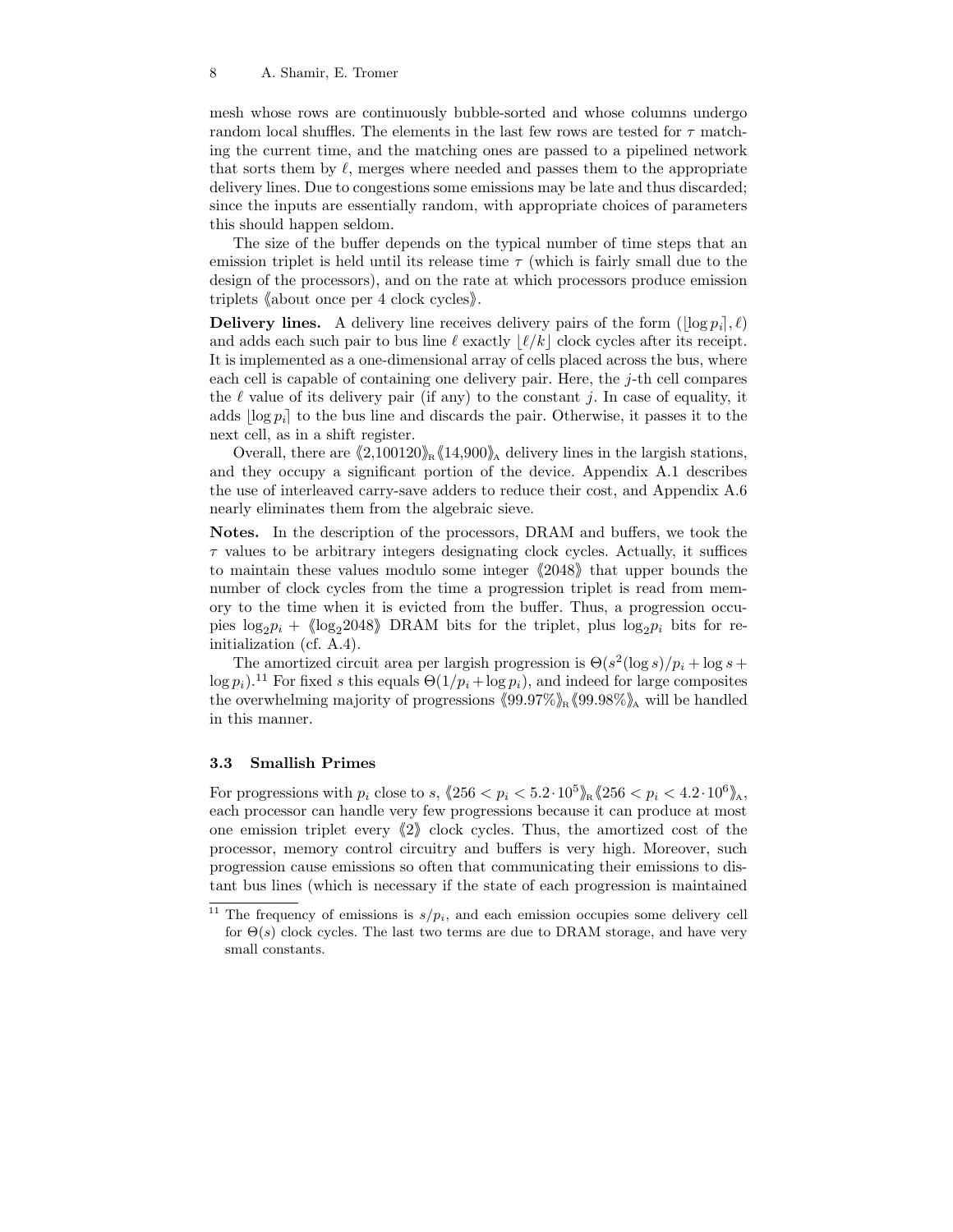

Fig. 3: Schematic structure of a smallish station.

at some single physical location) would involve enormous communication bandwidth. We thus introduce another station design, which differs in several ways from the largish stations (see Fig 3).

Emitters and funnels. The first change is to replace the combination of the processors, memory and buffers by other units. Delivery pairs are now created directly by *emitters*, which are small circuits that handle a single progression each (as in TWINKLE). An emitter maintains the state of the progression using internal registers, and occasionally emits delivery pairs of the form  $(\log p_i], \ell$ ) which indicate that the value  $\log p_i$  should be added to the  $\ell$ -th bus line some fixed time interval later. Appendix A.2 describes a compact emitters design.

Each emitter is continuously updating its internal counters, but it creates a delivery pair only once per roughly  $\sqrt{p_i}$  (between  $\langle 8 \rangle_{\text{R}}$  and  $\langle 512 \rangle_{\text{R}}$  clock cycles see below). It would be wasteful to connect each emitter to a dedicated delivery line. This is solved using funnels, which "compress" their sparse inputs as follows. A funnel has a large number of input lines, connected to the outputs of many adjacent emitters; we may think of it as receiving a sequence of one-dimensional arrays, most of whose elements are empty. The funnel outputs a sequence of much shorter arrays, whose non-empty elements are exactly the non-empty elements of the input array received a fixed number of clock cycle earlier. The funnel outputs are connected to the delivery lines. Appendix A.3 describes an implementation of funnels using modified shift registers.

Duplication. The other major change is duplication of the progression states, in order to move the sources of the delivery pairs closer to their destination and reduce the cross-bus communication bandwidth. Each progression is handled by  $n_i \approx s/\sqrt{p_i}$  independent emitters<sup>12</sup> which are placed at regular intervals across the bus. Accordingly we fragment the delivery lines into segments that span  $s/n_i \approx \sqrt{p_i}$  bus lines each. Each emitter is connected (via a funnel) to a different segment, and sends emissions to this segment every  $p_i/sn_i \approx \sqrt{p}$  clock cycles. As emissions reach their destination quicker, we can decrease the total

<sup>&</sup>lt;sup>12</sup>  $\langle n_i = s/2\sqrt{p_i} \rangle$  rounded to a power of 2 (cf. A.2), which is in the range  $\langle \{2, \ldots, 128\}\rangle_{\!\!R}$ .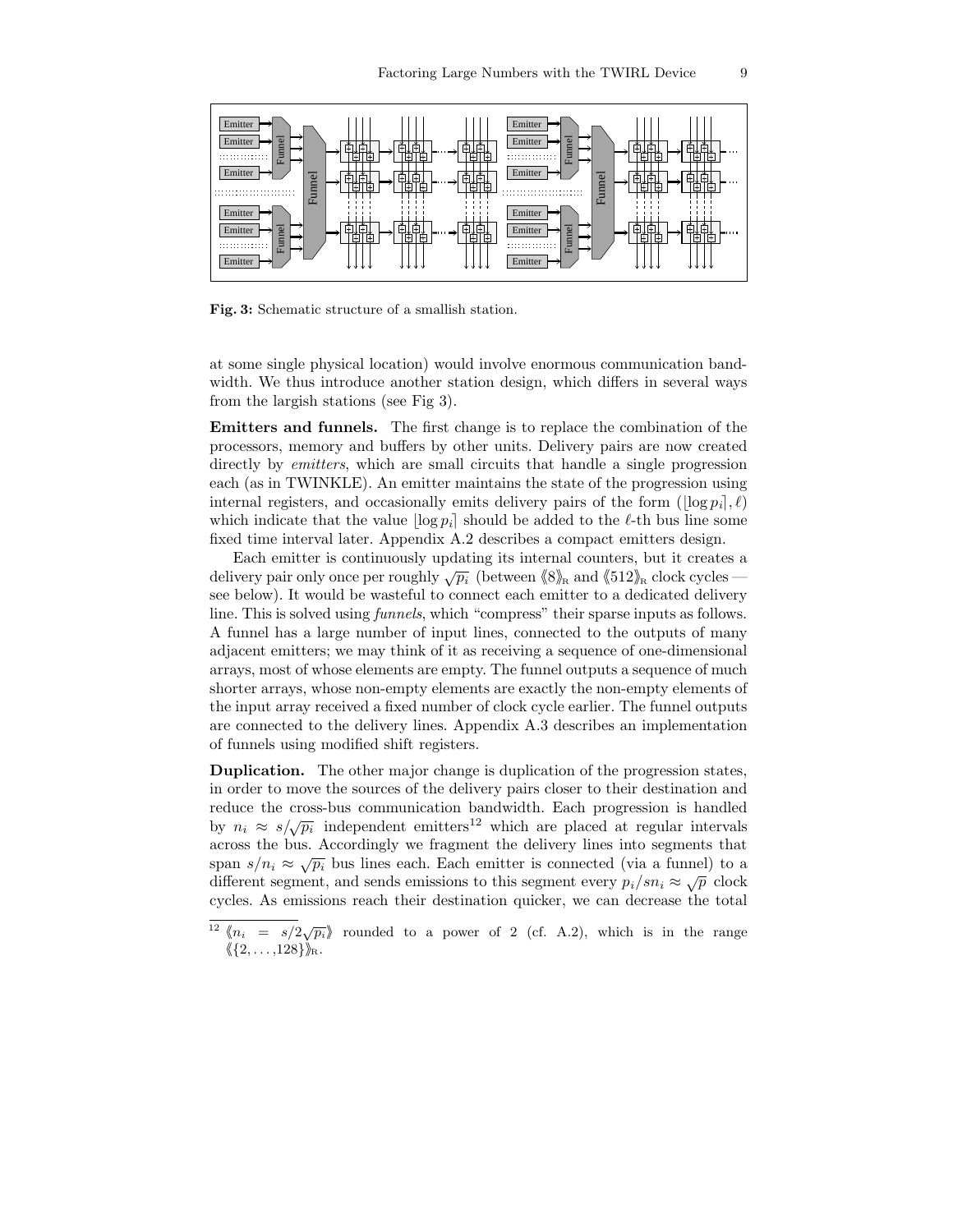

Fig. 4: Schematic structure of a tiny station, for a single progression.

number of delivery lines. Also, there is a corresponding decrease in the emission frequency of any specific emitter, which allows us to handle  $p_i$  close to (or even smaller than) s. Overall there are  $\langle 501 \rangle_{\text{R}}$  delivery lines in the smallish stations, broken into segments of various sizes.

Notes. Asymptotically the amortized circuit area per smallish progression is  $\Theta((s/\sqrt{p_i}+1)(\log s+\log p_i))$ . The term 1 is less innocuous than it appears — it hides a large constant (roughly the size of an emitter plus the amortized funnel size), which dominates the cost for large  $p_i$ .

## 3.4 Tiny Primes

For very small primes, the amortized cost of the duplicated emitters, and in particular the related funnels, becomes too high. On the other hand, such progressions cause several emissions at every clock cycle, so it is less important to amortize the cost of delivery lines over several progressions. This leads to a third station design for the tiny primes  $\langle p_i \rangle$  < 256. While there are few such progressions, their contributions are significant due to their very small periods.

Each tiny progression is handled independently, using a dedicated delivery line. The delivery line is partitioned into segments of size somewhat smaller than  $p_i$ ,<sup>13</sup> and an emitter is placed at the input of each segment, without an intermediate funnel (see Fig 4). These emitters are a degenerate form of the ones used for smallish progressions (cf. A.2). Here we cannot interleave the adders in delivery cells as done in largish and smallish stations, but the carry-save adders are smaller since they only (conditionally) add the small constant  $\log p_i$ . Since the area occupied by each progression is dominated by the delivery lines, it is  $\Theta(s)$  regardless of  $p_i$ .

Some additional design considerations are discussed in Appendix A.

# 4 Cost estimates

Having outlined the design and specified the problem size, we next estimate the cost of a hypothetical TWIRL device using today's VLSI technology. The hardware parameters used are specified in Appendix B.1. While we tried to produce realistic figures, we stress that these estimates are quite rough and rely on many approximations and assumptions. They should only be taken to indicate

<sup>&</sup>lt;sup>13</sup> The segment length is the largest power of 2 smaller than  $p_i$  (cf. A.2).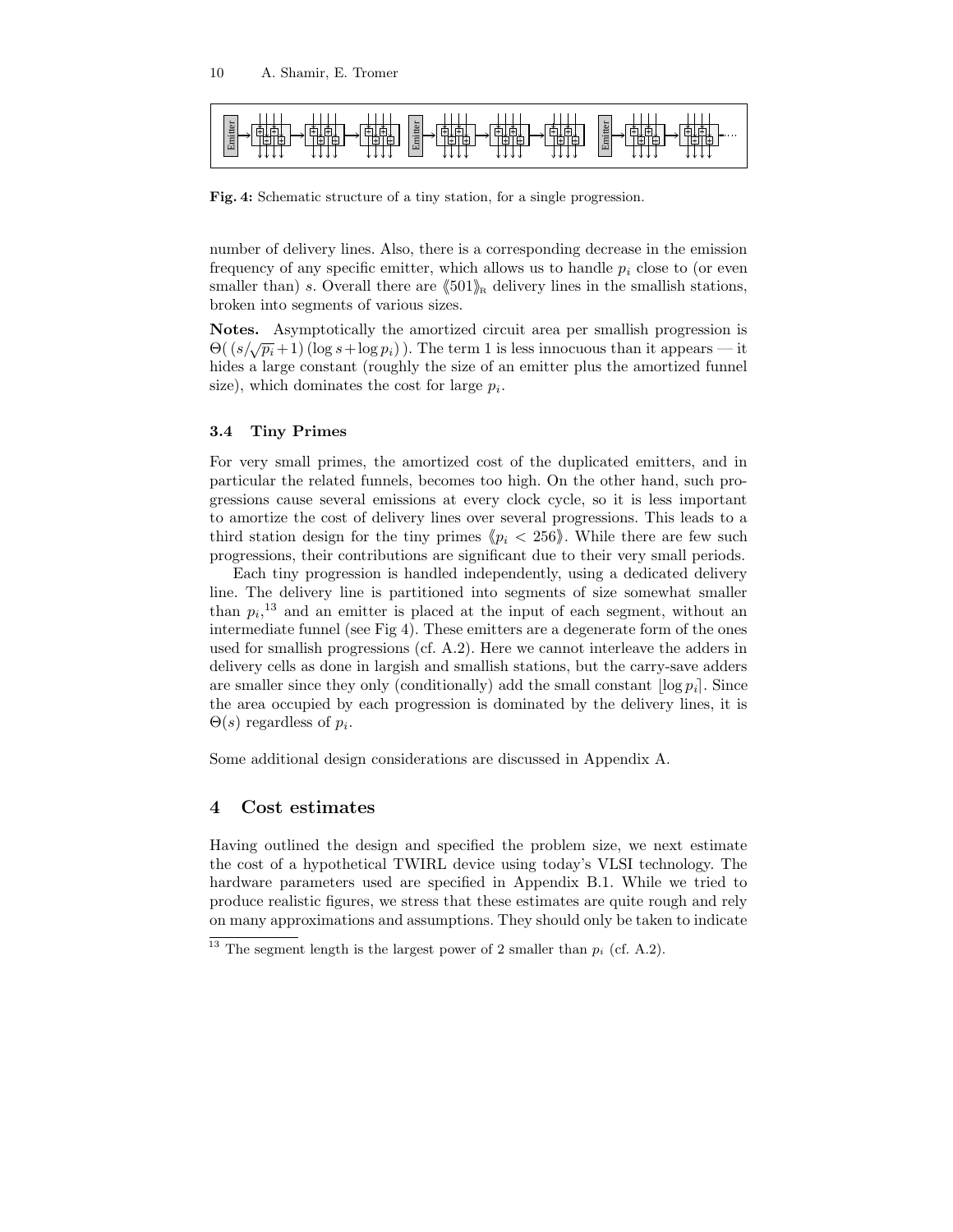the order of magnitude of the true cost. We have not done any detailed VLSI design, let alone actual implementation.

#### 4.1 Cost of Sieving for 1024-bit Composites

We assume the following NFS parameters:  $B_R = 3.5 \cdot 10^9$ ,  $B_A = 2.6 \cdot 10^{10}$ ,  $R = 1.1 \cdot 10^{15}$ ,  $H \approx 2.7 \cdot 10^8$  (cf. B.2). We use the cascaded sieves variant of Appendix A.6.

For the rational side we set  $s_R = 4,096$ . One rational TWIRL device requires 15,960mm<sup>2</sup> of silicon wafer area, or 1/4 of a 30cm silicon wafer. Of this, 76% is occupied by the largish progressions (and specifically, 37% of the device is used for the DRAM banks),  $21\%$  is used by the smallish progressions and the rest  $(3\%)$ is used by the tiny progressions. For the algebraic side we set  $s_A = 32,768$ . One algebraic TWIRL device requires  $65{,}900$ mm<sup>2</sup> of silicon wafer area — a full wafer. Of this, 94% is occupied by the largish progressions (66% of the device is used for the DRAM banks) and 6% is used by the smallish progressions. Additional parameters of are mentioned throughout Section 3.

The devices are assembled in clusters that consist each of 8 rational TWIRLs and 1 algebraic TWIRL, where each rational TWIRL has a unidirectional link to the algebraic TWIRL over which it transmits 12 bits per clock cycle. A cluster occupies three wafers, and handles a full sieve line in  $R/s_A$  clock cycles, i.e., 33.4 seconds when clocked at 1GHz. The full sieving involves H sieve lines, which would require 194 years when using a single cluster (after the  $33\%$  saving of Appendix A.5.) At a cost of \$2.9M (assuming \$5,000 per wafer), we can build 194 independent TWIRL clusters that, when run in parallel, would complete the sieving task within 1 year.

After accounting for the cost of packaging, power supply and cooling systems, adding the cost of PCs for collecting the data and leaving a generous error margin,<sup>14</sup> it appears realistic that all the sieving required for factoring  $1024$ bit integers can be completed within 1 year by a device that cost \$10M to manufacture. In addition to this per-device cost, there would be an initial NRE cost on the order of \$20M (for design, simulation, mask creation, etc.).

# 4.2 Implications for 1024-bit Composites

It has been often claimed that 1024-bit RSA keys are safe for the next 15 to 20 years, since both NFS relation collection and the NFS matrix step would be unfeasible (e.g.,  $[4, 21]$  and a NIST guideline draft  $[18]$ ). Our evaluation suggests that sieving can be achieved within one year at a cost of \$10M (plus a one-time cost of \$20M), and recent works [16, 8] indicate that for our NFS parameters the matrix can also be performed at comparable costs.

 $14$  It is a common rule of thumb to estimate the total cost as twice the silicon cost; to be conservative, we triple it.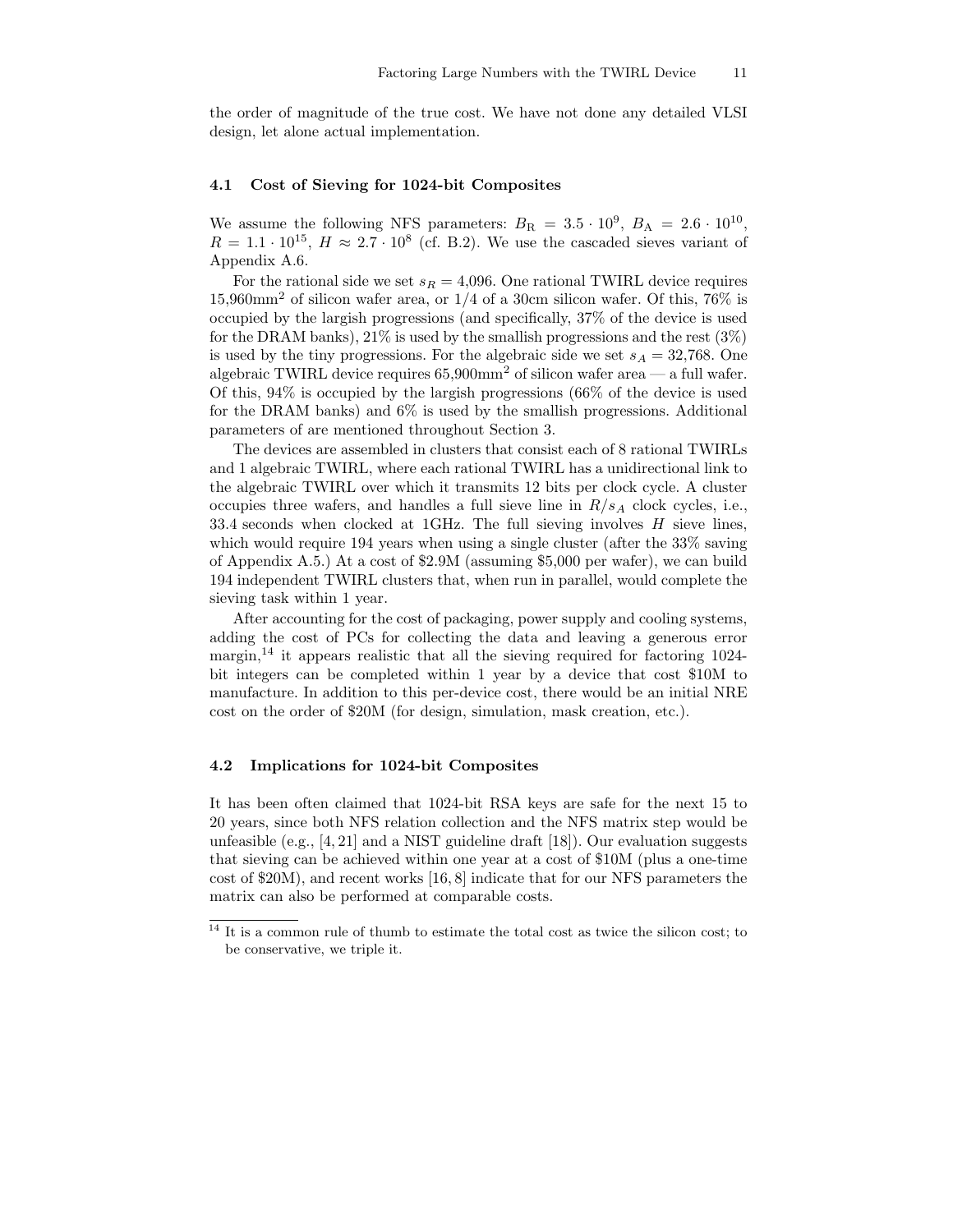With efficient custom hardware for both sieving and the matrix step, other subtasks in the NFS algorithm may emerge as bottlenecks.<sup>15</sup> Also, our estimates are hypothetical and rely on numerous approximations; the only way to learn the precise costs involved would be to perform a factorization experiment.

Our results do not imply that breaking 1024-bit RSA is within reach of individual hackers. However, it is difficult to identify any specific issue that may prevent a sufficiently motivated and well-funded organization from applying the Number Field Sieve to 1024-bit composites within the next few years. This should be taken into account by anyone planning to use a 1024-bit RSA key.

#### 4.3 Cost of Sieving for 512-bits Composites

Since several hardware designs [19, 15, 10, 7] were proposed for the sieving of 512-bit composites, it would be instructive to obtain cost estimates for TWIRL with the same problem parameters. We assume the same parameters as in [15, 7]:  $B_{\rm R} = B_{\rm A} = 2^{24} \approx 1.7 \cdot 10^7$ ,  $R = 1.8 \cdot 10^{10}$ ,  $2H = 1.8 \cdot 10^6$ . We set  $s = 1,024$ and use the same cost estimation expressions that lead to the 1024-bit estimates.

A single TWIRL device would have a die size of about  $800 \text{mm}^2$ ,  $56\%$  of which are occupied by largish progressions and most of the rest occupied by smallish progressions. It would process a sieve line in 0.018 seconds, and can complete the sieving task within 6 hours.

For these NFS parameters TWINKLE would require 1.8 seconds per sieve line, the FPGA-based design of [10] would require about 10 seconds and the mesh-based design of [7] would require 0.36 seconds. To provide a fair comparison to TWINKLE and [7], we should consider a single wafer full of TWIRL devices running in parallel. Since we can fit 79 of them, the effective time per sieve line is 0.00022 seconds.

Thus, in factoring 512-bit composites the basic TWIRL design is about 1,600 times more cost effective than the best previously published design [7], and 8,100 times more cost effective than TWINKLE. Adjusting the NFS parameters to take advantage of the cascaded-sieves variant (cf. A.6) would further increase this gap. However, even when using the basic variant, a single wafer of TWIRLs can complete the sieving for 512-bit composites in under 10 minutes.

## 4.4 Cost of Sieving for 768-bits Composites

We assume the following NFS parameters:  $B_R = 1 \cdot 10^8$ ,  $B_A = 1 \cdot 10^9$ ,  $R = 3.4 \cdot 10^9$  $10^{13}$ ,  $H \approx 8.9 \cdot 10^6$  (cf. B.2). We use the cascaded sieves variant of Appendix A.6, with  $s_R = 1,024$  and  $s_A = 4,096$ . For this choice, a rational sieve occupies 1,330mm<sup>2</sup> and an algebraic sieve occupies 4,430mm<sup>2</sup> . A cluster consisting of 4 rational sieves and one algebraic sieve can process a sieve line in 8.3 seconds, and 6 independent clusters can fit on a single 30cm silicon wafer.

<sup>&</sup>lt;sup>15</sup> Note that for our choice of parameters, the cofactor factorization is cheaper than the sieving (cf. Appendix A.7).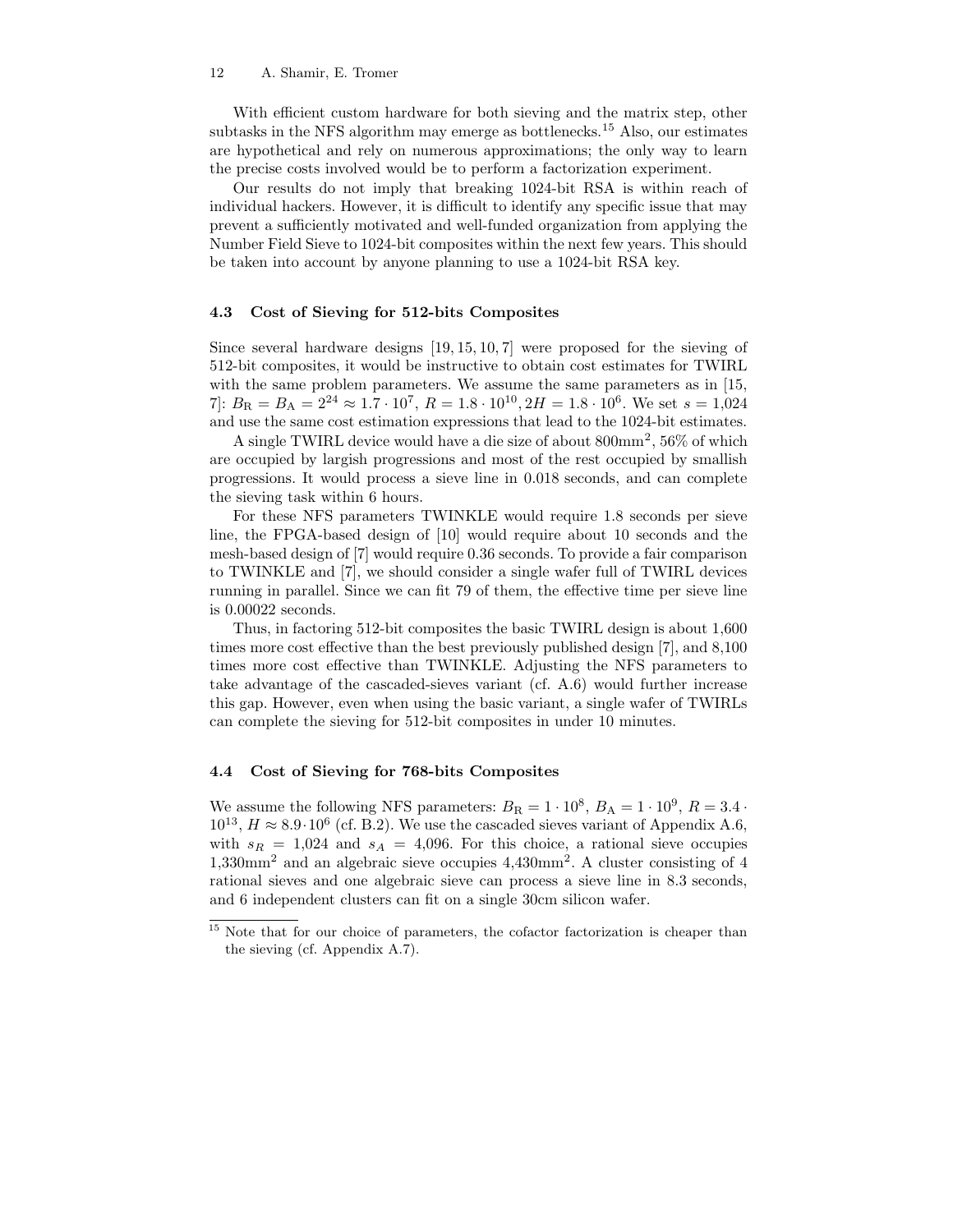Thus, a single wafer of TWIRL clusters can complete the sieving task within 95 days. This wafer would cost about \$5,000 to manufacture — one tenth of the RSA-768 challenge prize [20].<sup>16</sup>

#### 4.5 Larger composites

For largish progressions, the amortized cost per progression is  $\Theta(s^2(\log s)/p_i +$  $\log s + \log p_i$ ) with small constants (cf. 3.2). For smallish progressions, the amortized cost is  $\Theta\left(\frac{s}{\sqrt{p_i}+1}\right)(\log s + \log p_i)$  with much larger constants (cf. 3.3). For a serial implementation (PC-based or TWINKLE), the cost per progression is clearly  $\Omega(\log p_i)$ . This means that asymptotically we can choose  $s = \tilde{\Theta}(\sqrt{B})$  to get a speed advantage of  $\tilde{\Theta}(\sqrt{B})$  over serial implementations, while maintaining the small constants. Indeed, we can keep increasing s essentially for free until the area of the largish processors, buffers and delivery lines becomes comparable to the area occupied by the DRAM that holds the progression triplets.

For some range of input sizes, it may be beneficial to reduce the amount of DRAM used for largish progressions by storing only the prime  $p_i$ , and computing the rest of the progression triplet values on-the-fly in the special-purpose processors (this requires computing the roots modulo  $p_i$  of the relevant NFS polynomial).

If the device would exceed the capacity of a single silicon wafer, then as long as the bus itself is narrower than a wafer, we can (with appropriate partitioning) keep each station fully contained in some wafer; the wafers are connected in a serial chain, with the bus passing through all of them.

# 5 Conclusion

We have presented a new design for a custom-built sieving device. The device consists of a thick pipeline that carries sieve locations through thrilling adventures, where they experience the addition of progression contributions in myriad different ways that are optimized for various scales of progression periods. In factoring 512-bit integers, the new device is 1,600 times faster than best previously published designs. For 1024-bit composites and appropriate choice of NFS parameters, the new device can complete the sieving task within 1 year at a cost of \$10M, thereby raising some concerns about the security of 1024-bit RSA keys.

Acknowledgments. This work was inspired by Daniel J. Bernstein's insightful work on the NFS matrix step, and its adaptation to sieving by Willi Geiselmann and Rainer Steinwandt. We thank the latter for interesting discussions of their design and for suggesting an improvement to ours. We are indebted to Arjen K. Lenstra for many insightful discussions, and to Robert D. Silverman,

 $16$  Needless to say, this disregards an initial cost of about \$20M. This initial cost can be significantly reduced by using older technology, such as  $0.25\mu$ m process, in exchange for some decrease in sieving throughput.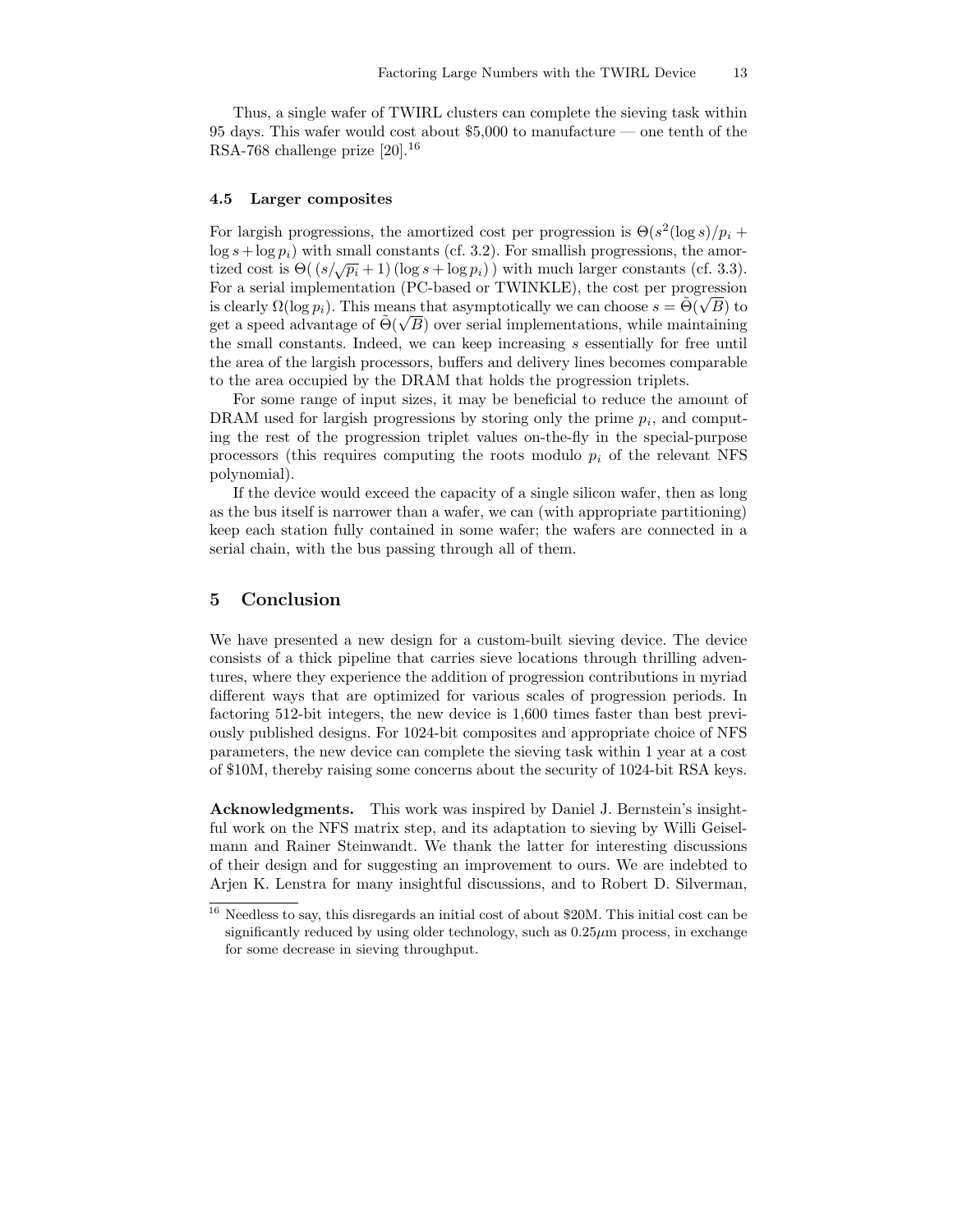Andrew "bunnie" Huang and Michael Szydlo for valuable comments and suggestions. Early versions of [14] and the polynomial selection programs of Jens Franke and Thorsten Kleinjung were indispensable in obtaining refined estimates for the NFS parameters.

# References

- 1. F. Bahr, J. Franke, T. Kleinjung, M. Lochter, M. Böhm,  $RSA-160$ , e-mail announcement, Apr. 2003, http://www.loria.fr/~zimmerma/records/rsa160
- 2. Daniel J. Bernstein, How to find small factors of integers, manuscript, 2000, http://cr.yp.to/papers.html
- 3. Daniel J. Bernstein, Circuits for integer factorization: a proposal, manuscript, 2001, http://cr.yp.to/papers.html
- 4. Richard P. Brent, Recent progress and prospects for integer factorisation algorithms, proc. COCOON 2000, LNCS 1858 3–22, Springer-Verlag, 2000
- 5. S. Cavallar, B. Dodson, A.K. Lenstra, W. Lioen, P.L. Montgomery, B. Murphy, H.J.J. te Riele, et al., Factorization of a 512-bit RSA modulus, proc. Eurocrypt 2000, LNCS 1807 1–17, Springer-Verlag, 2000
- 6. Don Coppersmith, Modifications to the number field sieve, Journal of Cryptology 6 169–180, 1993
- 7. Willi Geiselmann, Rainer Steinwandt, A dedicated sieving hardware, proc. PKC 2003, LNCS 2567 254–266, Springer-Verlag, 2002
- 8. Willi Geiselmann, Rainer Steinwandt, Hardware to solve sparse systems of linear equations over  $GF(2)$ , proc. CHES 2003, LNCS, Springer-Verlag, to be published.
- 9. International Technology Roadmap for Semiconductors 2001, http://public.itrs.net/
- 10. Hea Joung Kim, William H. Magione-Smith, Factoring large numbers with programmable hardware, proc. FPGA 2000, ACM, 2000
- 11. Robert Lambert, Computational aspects of discrete logarithms, Ph.D. Thesis, University of Waterloo, 1996
- 12. Arjen K. Lenstra, H.W. Lenstra, Jr., (eds.), The development of the number field sieve, Lecture Notes in Math. 1554, Springer-Verlag, 1993
- 13. Arjen K. Lenstra, Bruce Dodson, NFS with four large primes: an explosive experiment, proc. Crypto '95, LNCS 963 372–385, Springer-Verlag, 1995
- 14. Arjen K. Lenstra, Bruce Dodson, James Hughes, Paul Leyland, Factoring estimates for 1024-bit RSA modulus, to be published.
- 15. Arjen K. Lenstra, Adi Shamir, Analysis and Optimization of the TWINKLE Factoring Device, proc. Eurocrypt 2002, LNCS 1807 35–52, Springer-Verlag, 2000
- 16. Arjen K. Lenstra, Adi Shamir, Jim Tomlinson, Eran Tromer, Analysis of Bernstein's factorization circuit, proc. Asiacrypt 2002, LNCS 2501 1–26, Springer-Verlag, 2002
- 17. Brian Murphy, Polynomial selection for the number field sieve integer factorization algorithm, Ph. D. thesis, Australian National University, 1999
- 18. National Institute of Standards and Technology, Key management guidelines, Part 1: General guidance (draft), Jan. 2003, http://csrc.nist.gov/CryptoToolkit/tkkeymgmt.html
- 19. Adi Shamir, Factoring large numbers with the TWINKLE device (extended abstract), proc. CHES'99, LNCS 1717 2–12, Springer-Verlag, 1999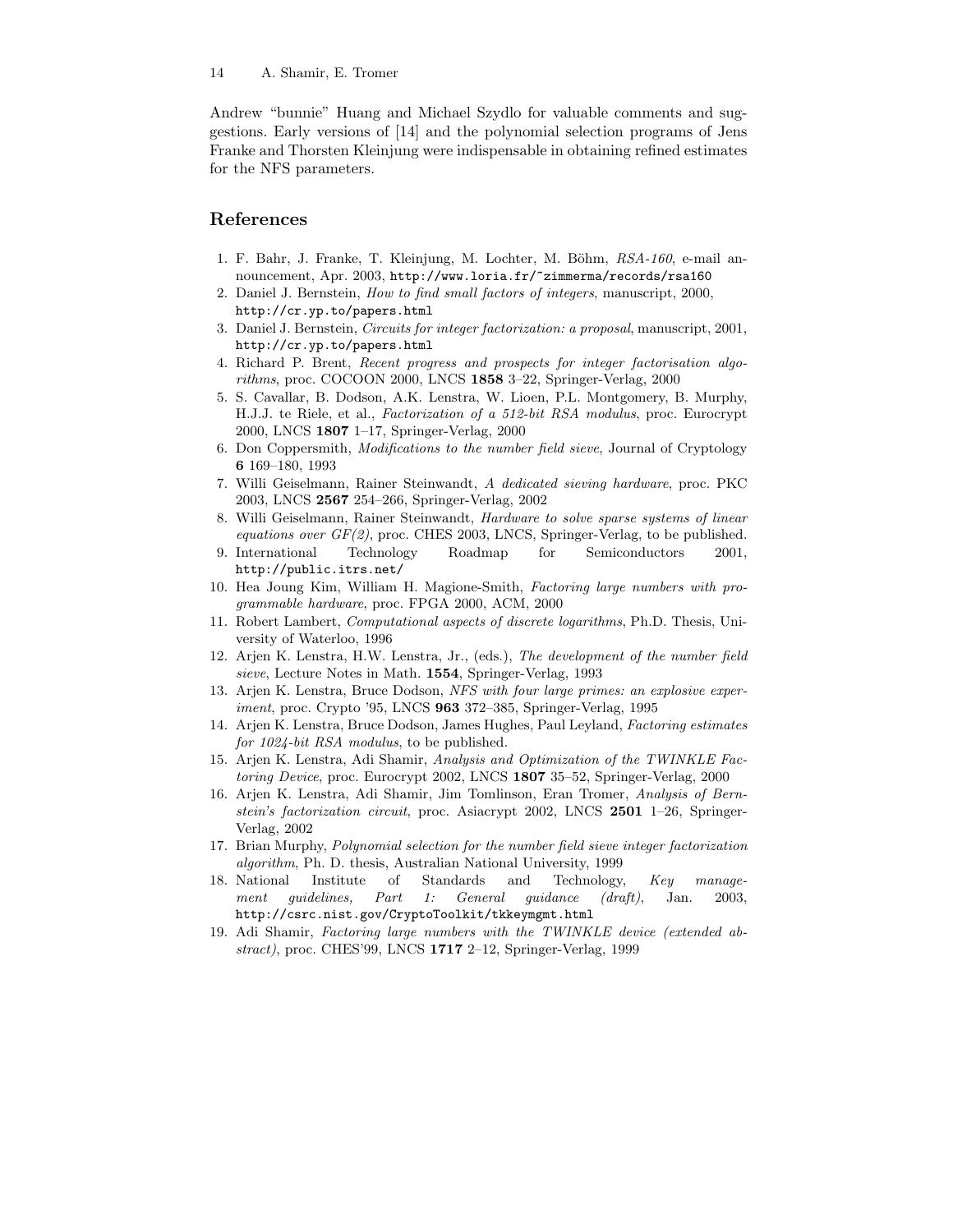- 20. RSA Security, The new RSA factoring challenge, web page, Jan. 2003, http://www.rsasecurity.com/rsalabs/challenges/factoring/
- 21. Robert D. Silverman, A cost-based security analysis of symmetric and asymmetric key lengths, Bulletin 13, RSA Security, 2000,
- http://www.rsasecurity.com/rsalabs/bulletins/bulletin13.html 22. Web page for this paper, http://www.wisdom.weizmann.ac.il/~tromer/twirl

# A Additional Design Considerations

## A.1 Delivery Lines

The delivery lines are used by all station types to carry delivery pairs from their source (buffer, funnel or emitter) to their destination bus line. Their basic structure is described in Section 3.2. We now describe methods for implementing them efficiently.

Interleaving. Most of the time the cells in a delivery line act as shift registers, and their adders are unused. Thus, we can reduce the cost of adders and registers by interleaving. We use larger delivery cells that span  $r \leq 4$ <sub>i</sub> adjacent bus lines, and contain an adder just for the  $q$ -th line among these, with  $q$  fixed throughout the delivery line and incremented cyclically in the subsequent delivery lines. As a bonus, we now put every  $r$  adjacent delivery lines in a single bus pipeline stage, so that it contains one adder per bus line. This reducing the number of bus pipelining registers by a factor of  $r$  throughout the largish stations.

Since the emission pairs traverse the delivery lines at a rate of  $r$  lines per clock cycle, we need to skew the space-time assignment of sieve locations so that as distance from the buffer to the bus line increases, the "age"  $|a/s|$  of the sieve locations decreases. More explicitly: at time  $t$ , sieve location  $a$  is handled by the  $(a \mod s)/r$ -th cell<sup>17</sup> of one of the r delivery lines at stage  $t - |a/sr|$  −  $(a \mod s)/r$  of the bus pipeline, if it exists.

In the largish stations, the buffer is entrusted with the role of sending delivery pairs to delivery lines that have an adder at the appropriate bus line; an improvement by a factor of 2 is achieved by placing the buffers at the middle of the bus, with the two halves of each delivery line directed outwards from the buffer. In the smallish and tiny stations we do not use interleaving.

Note that whenever we place pipelining registers on the bus, we must delay all downstream delivery lines connected to this buffer by a clock cycle. This can be done by adding pipeline stages at the beginning of these delivery lines.

**Carry-save adders.** Logically, each bus line carries a  $\log_2 T \leq 10$ )-bit integer. These are encoded by a redundant representation, as a pair of  $log_2T$ -bit integers whose sum equals the sum of the  $\log p_i$  contributions so far. The additions at the delivery cells are done using carry-save adders, which have inputs  $a, b, c$  and whose output is a representation of the sum of their inputs in the form of a pair  $e, f$  such that  $e + f = a + b + c$ . Carry-save adders are very compact and support a high

<sup>&</sup>lt;sup>17</sup> After the change made in Appendix A.2 this becomes  $\lfloor \text{rev}(a \bmod s)/r \rfloor$ , where  $\text{rev}(\cdot)$ denotes bit-reversal of  $log_2 s$ -bit numbers and  $s,r$  are powers of 2.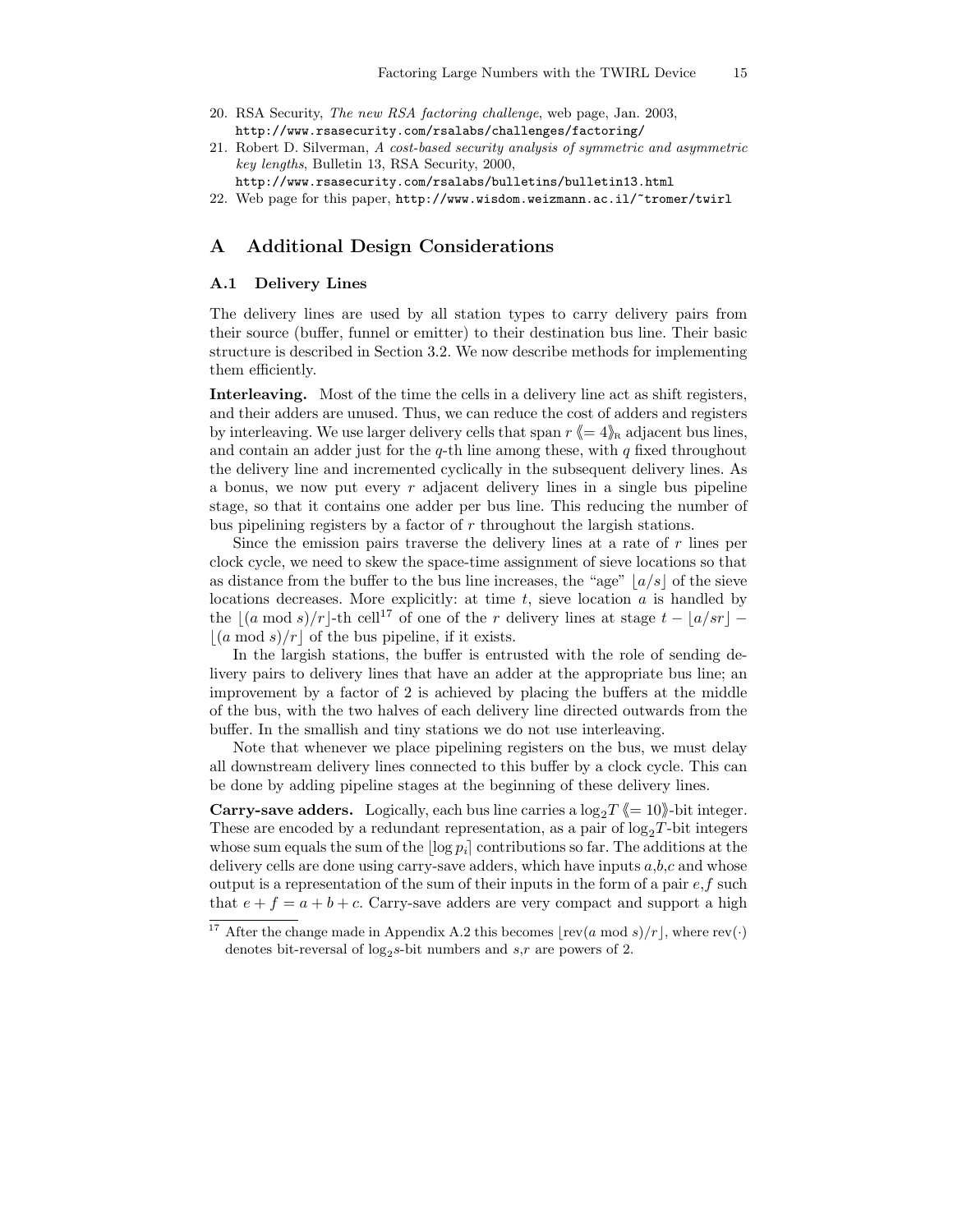clock rate, since they do not propagate carries across more than one bit position. Their main disadvantage is that it is inconvenient to perform other operations directly on the redundant representation, but in our application we only need to perform a long sequence of additions followed by a single comparison at the end. The extra bus wires due to the redundant representation can be accommodated using multiple metal layers of the silicon wafer.<sup>18</sup>

To prevent wrap-around due to overflow when the sum of contributions is much larger than  $T$ , we slightly alter the carry-save adders by making their most significant bits "sticky": once the MSBs of both values in the redundant representation become 1 (in which case the sum is at least  $T$ ), further additions do not switch them back to 0.

## A.2 Implementation of Emitters

The designs of smallish and tiny progressions (cf. 3.3, 3.4) included emitter elements. An emitter handles a single progression  $P_i$ , and its role is to emit the delivery pairs ( $\log p_i$ ,  $\ell$ ) addressed to a certain group G of adjacent lines,  $\ell \in G$ . This subsection describes our proposed emitter implementation. For context, we first describe some less efficient designs.

Straightforward implementations. One simple implementation would be to keep a  $\lceil \log_2 p_i \rceil$ -bit register and increment it by s modulo  $p_i$  every clock cycle. Whenever a wrap-around occurs (i.e., this progression causes an emission), compute  $\ell$  and check if  $\ell \in G$ . Since the register must be updated within one clock cycle, this requires an expensive carry-lookahead adder. Moreover, if s and |G| are chosen arbitrarily then calculating  $\ell$  and testing whether  $\ell \in G$  may also be expensive. Choosing s,  $|G|$  as power of 2 reduces the costs somewhat.

A different approach would be to keep a counter that counts down the time to the next emission, as in [19], and another register that keeps track of  $\ell$ . This has two variants. If the countdown is to the next emission of this triplet regardless of its destination bus line, then these events would occur very often and again require low-latency circuitry (also, this cannot handle  $p_i < s$ ). If the countdown is to the next emission into  $G$ , we encounter the following problem: for any set  $G$ of bus lines corresponding to adjacent residues modulo s, the intervals at which  $P_i$  has emissions into G are irregular, and would require expensive circuitry to compute.

Line address bit reversal. To solve the last problem described above and use the second countdown-based approach, we note the following: the assignment of sieve locations to bus lines (within a clock cycle) can be done arbitrarily, but the partition of wires into groups G should be done according to physical proximity. Thus, we use the following trick. Choose  $s = 2^{\alpha}$  and  $|G| = 2^{\beta_i} \approx \sqrt{p_i}$  for some integers  $\alpha \langle 12 \rangle_{\text{R}} \langle 15 \rangle_{\text{A}}$  and  $\beta_i$ . The residues modulo s are assigned to bus lines with bit-reversed indices; that is, sieve locations congruent to  $w$  modulo  $s$ 

 $^{18}$  Should this prove problematic, we can use the standard integer representation with carry-lookahead adders, at some cost in circuit area and clock rate.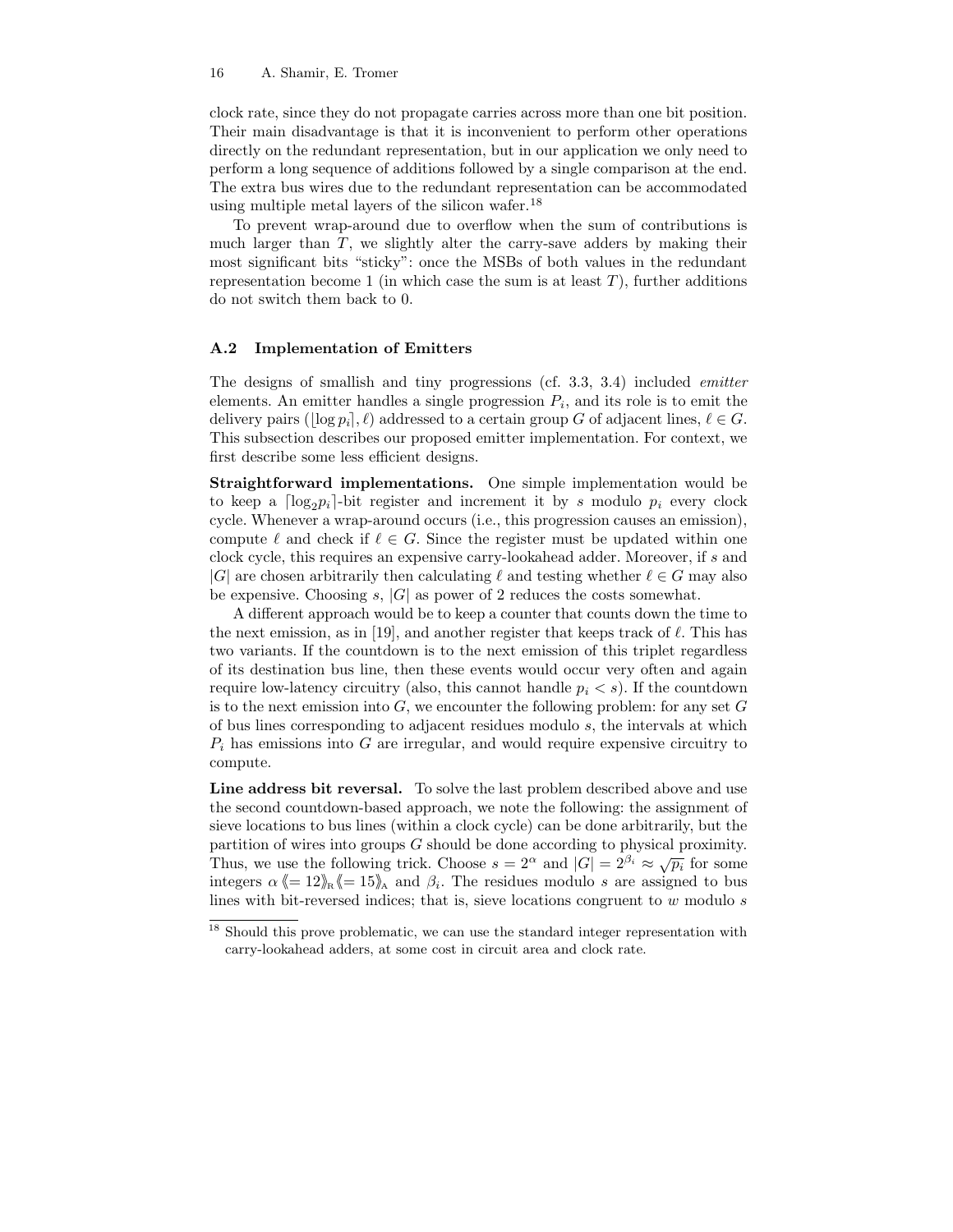are handled by the bus line at physical location  $rev(w)$ , where

$$
w = \sum_{i=0}^{\alpha-1} c_i 2^i
$$
, rev $(w) = \sum_{i=0}^{\alpha-1} c_{\alpha-1-i} 2^i$  for some  $c_0, ..., c_{\alpha-1} \in \{0,1\}$ 

The j-th emitter of the progression  $P_i, j \in \{0, \ldots, 2^{\alpha-\beta_i}\},$  is in charge of the j-th group of  $2^{\beta_i}$  bus lines. The advantage of this choice is the following.

**Lemma 1.** For any fixed progression with  $p_i > 2$ , the emissions destined to any fixed group occur at regular time intervals of  $T_i = \lfloor 2^{-\beta_i} p_i \rfloor$ , up to an occasional delay of one clock cycle due to modulo s effects.

*Proof.* Emissions into the j-th group correspond to sieve locations  $a \in P_i$  that fulfill  $\lfloor \text{rev}(a \mod s)/2^{\beta_i} \rfloor = j$ , which is equivalent to  $a \equiv c_j \pmod{2^{\alpha-\beta_i}}$  for some  $c_j$ . Since  $a \in P_i$  means  $a \equiv r_i \pmod{p_i}$  and  $p_i$  is coprime to  $2^{\alpha-\beta_i}$ , by the Chinese Remainder Theorem we get that the set of such sieve locations is exactly  $P_{i,j} \equiv \{a : a \equiv c_{i,j} \pmod{2^{\alpha-\beta_i}p_i}\}$  for some  $c_{i,j}$ . Thus, a pair of consecutive  $a_1, a_2 \in P_{i,j}$  fulfill  $a_2 - a_1 = 2^{\alpha - \beta_i} p_i$ . The time difference between the corresponding emissions is  $\Delta = \lfloor a_2/s \rfloor - \lfloor a_1/s \rfloor$ . If  $(a_2 \mod s) > (a_1 \mod s)$  then  $\Delta = \lfloor (a_2 - a_1)/s \rfloor = \lfloor 2^{\alpha - \beta_i} p_i/s \rfloor = T_i$ . Otherwise,  $\Delta = \lceil (a_2 - a_1)/s \rceil = T_i + 1$ . ¤

Note that  $T_i \approx \sqrt{p_i}$ , by the choice of  $\beta_i$ .

Emitter structure. In the smallish stations, each emitter consists of two counters, as follows.

- − Counter A operates modulo  $T_i = \lfloor 2^{-\beta_i} p_i \rfloor$  (typically  $\langle 7 \rangle_{R} \langle 5 \rangle_{A}$  bits), and keeps track of the time until the next emission of this emitter. It is decremented by 1 (nearly) every clock cycle.
- Counter B operates modulo  $2^{\beta_i}$  (typically  $\langle 10 \rangle_{\mathsf{R}} \langle 15 \rangle_{\mathsf{A}}$  bits). It keeps track of the  $\beta_i$  most significant bits of the residue class modulo s of the sieve location corresponding to the next emission. It is incremented by  $2^{\alpha-\beta_i}p_i \mod 2^{\beta_i}$ whenever Counter A wraps around. Whenever Counter B wraps around, Counter A is suspended for one clock cycle (this corrects for the modulo s effect).

A delivery pair  $(\log p_i], \ell$  is emitted when Counter A wraps around, where  $\lfloor \log p_i \rfloor$  is fixed for each emitter. The target bus line  $\ell$  gets  $\beta_i$  of its bits from Counter B. The  $\alpha - \beta_i$  least significant bits of  $\ell$  are fixed for this emitter, and they are also fixed throughout the relevant segment of the delivery line so there is no need to transmit them explicitly.

The physical location of the emitter is near (or underneath) the group of bus lines to which it is attached. The counters and constants need to be set appropriately during device initialization. Note that if the device is custom-built for a specific factorization task then the circuit size can be reduced by hardwiring many of these values<sup>19</sup>. The combined length of the counters is roughly

<sup>&</sup>lt;sup>19</sup> For sieving the rational side of NFS, it suffices to fix the smoothness bounds. Similarly for the preprocessing stage of Coppersmith's Factorization Factory [6] .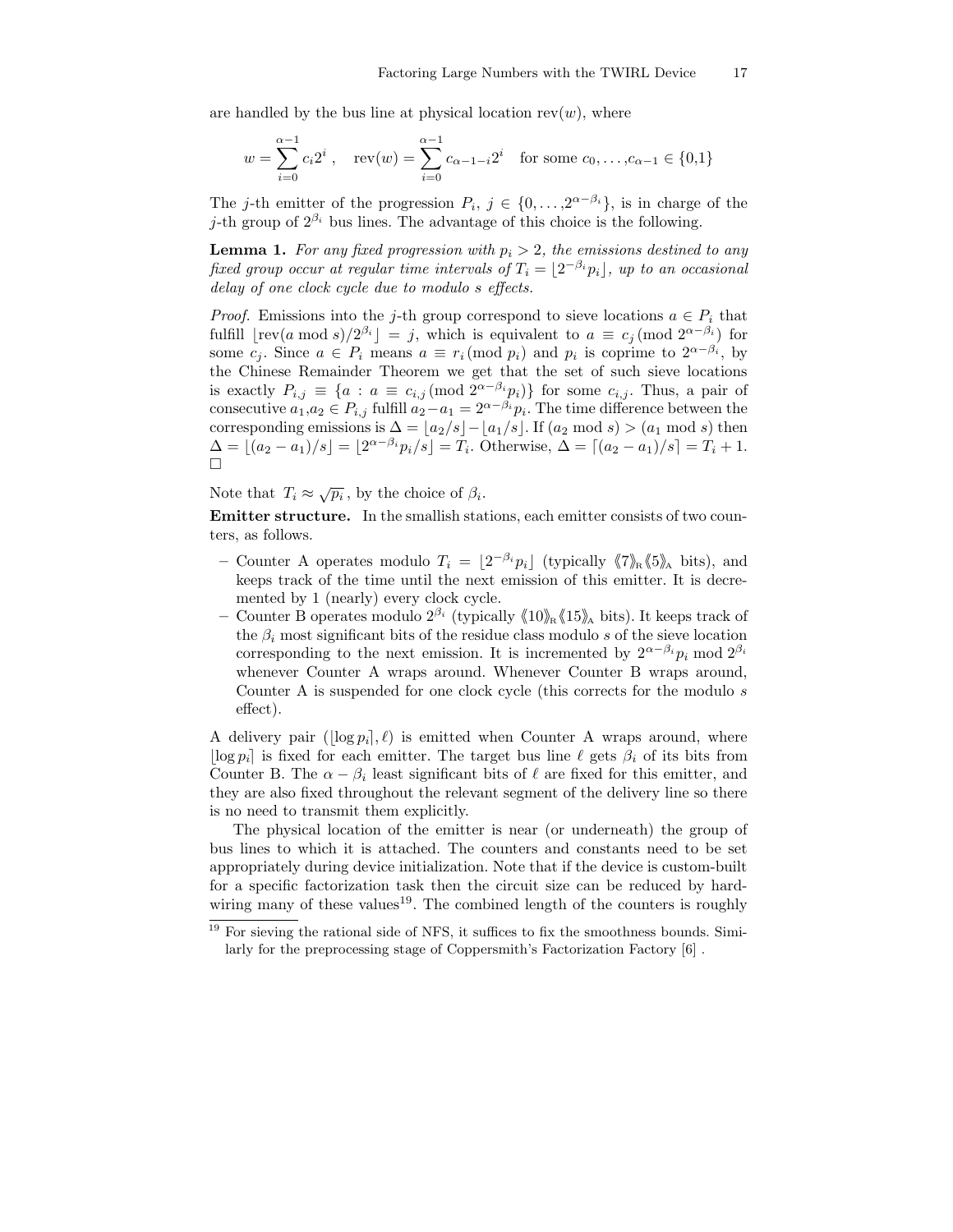$\log_2 p_i$  bits, and with appropriate adjustments they can be implemented using compact ripple adders<sup>20</sup> as in [15].

Emitters for tiny progressions. For tiny stations, we use a very similar design. The bus lines are again assigned to residues modulo s in bit-reversed order (indeed, it would be quite expensive to reorder them). This time we choose  $\beta_i$  such that  $|G| = 2^{\beta_i}$  is the largest power of 2 that is smaller than  $p_i$ . This fixes  $T_i = 1$ , i.e., an emission occurs every one or two clock cycles. The emitter circuitry is identical to the above; note that Counter A has become zero-sized (i.e., a wire), which leaves a single counter of size  $\beta_i \approx \log_2 p_i$  bits.

## A.3 Implementation of Funnels

The smallish stations use funnels to compact the sparse outputs of emitters before they are passed to delivery lines (cf. 3.3). We implement these funnels as follows.

An *n*-to-*m* funnel  $(n \gg m)$  consists of a matrix of *n* columns and *m* rows, where each cell contains registers for storing a single progression triplet. At every clock cycle inputs are fed directly into the top row, one input per column, scheduled such that the  $i$ -th element of the  $t$ -th input array is inserted into the *i*-th column at time  $t + i$ . At each clock cycle, all values are shifted horizontally one column to the right. Also, each value is shifted one row down if this would not overwrite another value. The  $t$ -th output array is read off the rightmost column at time  $t + n$ .

For any  $m < n$  there is some probability of "overflow" (i.e., insertion of input value into a full column). Assuming that each input is non-empty with probability  $\nu$  independently of the others  $(\nu \approx 1/\sqrt{p_i}; \text{ cf. 3.3})$ , the probability that a non-empty input will be lost due to overflow is:

$$
\sum_{k=m+1}^{n} \binom{n}{k} \nu^{k} (1-\nu)^{n-k} (k-m)/k
$$

We use funnels with  $\langle m = 5 \rangle_R$  rows and  $\langle n \approx 1/\nu \rangle_R$  columns. For this choice and within the range of smallish progressions, the above failure probability is less than 0.00011. This certainly suffices for our application.

The above funnels have a suboptimal compression ratio  $n/m \ll 1/5\nu_{\rm R}$ , i.e., the probability  $\nu' \ll 1/5$ <sub>R</sub> of a funnel output value being non-empty is still rather low. We thus feed these output into a second-level funnel  $\langle \text{with } m' = 35, \rangle$  $n' = 14$ <sub>/k</sub>, whose overflow probability is less than 0.00016, and whose cost is amortized over many progressions. The output of the second-level funnel is fed into the delivery lines. The combined compression ratio of the two funnel levels is suboptimal by a factor of  $5.14/34 = 2$ , so the number of delivery lines is twice the naive optimum. We do not interleave the adders in the delivery lines as done for largish stations (cf. A.1), in order to avoid the overhead of directing delivery pairs to an appropriate delivery line.<sup>21</sup>

 $20$  This requires insertion of small delays and tweaking the constant values.

 $21$  Still, the number of adders can be reduced by attaching a single adder to several bus lines using multiplexers. This may impact the clock rate.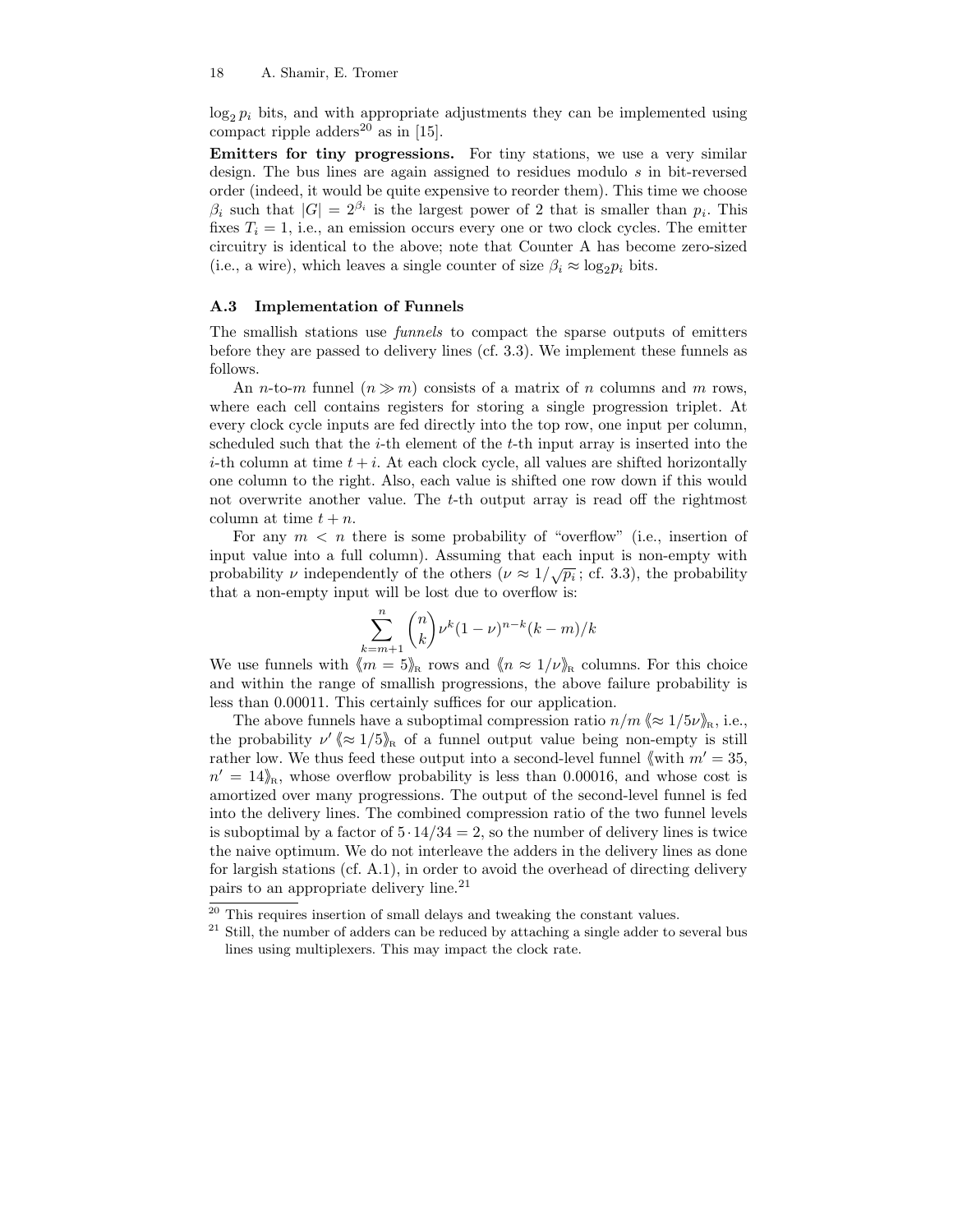#### A.4 Initialization

The device initialization consists of loading the progression states and initial counter values into all stations, and loading instructions into the bus bypass re-routing switches (after mapping out the defects).

The progressions differ between sieving runs, but reloading the device would require significant time (in [19] this became a bottleneck). We can avoid this by noting, as in [7], that the instances of sieving problem that occur in the NFS are strongly related, and all that is needed is to increase each  $r_i$  value by some constant value  $\tilde{r}_i$  after each run. The  $\tilde{r}_i$  values can be stored compactly in DRAM using  $\log_2 p_i$  bits per progression (this is included in our cost estimates) and the addition can be done efficiently using on-wafer special-purpose processors. Since the interval  $R/s$  between updates is very large, we don't need to dedicate significant resources to performing the update quickly. For lattice sieving the situation is somewhat different (cf. A.8).

## A.5 Eliminating Sieve Locations

In the NFS relation collection, we are only interesting in sieve locations  $a$  on the b-th sieve line for which  $gcd(a', b) = 1$  where  $a' = a - R/2$ , as other locations yield duplicate relations. The latter are eliminated by the candidate testing, but the sieving work can be reduced by avoiding sieve locations with  $c | a'$ , b for very small c. All software-based sievers consider the case  $2|a',b|$  this eliminates 25% of the sieve locations. In TWIRL we do the same: first we sieve normally over all the odd lines,  $b \equiv 1 \pmod{2}$ . Then we sieve over the even lines, and consider only odd a' values; since a progression with  $p_i > 2$  hits every  $p_i$ -th odd sieve location, the only change required is in the initial values loaded into the memories and counters. Sieving of these odd lines takes half the time compared to even lines.

We also consider the case  $3|a',b$ , similarly to the above. Combining the two, we get four types of sieve runs: full-, half-, third- and sixth-length runs, for b mod 6 in  $\{1,5\}$ ,  $\{2,4\}$ ,  $\{3\}$  and  $\{0\}$  respectively. Overall, we get a 33% time reduction, essentially for free. It is not worthwhile to consider  $c | a', b$  for  $c > 3$ .

## A.6 Cascading the Sieves

Recall that the instances of the sieving problem come in pairs of rational and algebraic sieves, and we are interested in the a values that passed both sieves (cf. 2.1). However, the situation is not symmetric:  $B_R \langle 2.6 \cdot 10^{10} \rangle$  is much larger than  $B_{\rm R} \langle = 3.5 \cdot 10^9 \rangle_{\rm R}$ .<sup>22</sup> Therefore the cost of the algebraic sieves would dominate the total cost when  $s$  is chosen optimally for each sieve type. Moreover, for 1024-bit composites and the parameters we consider (cf. Appendix B), we cannot make the algebraic-side s as large as we wish because this would exceed the capacity of a single silicon wafer. The following shows a way to address this.

 $^{22}$   $B_A$  and  $B_R$  are chosen as to produce a sufficient probability of semi-smoothness for the values over which we are (implicitly) sieving: circa  $\langle 10^{101} \rangle$ <sub>A</sub> vs. circa  $\langle 10^{64} \rangle$ <sub>R</sub>.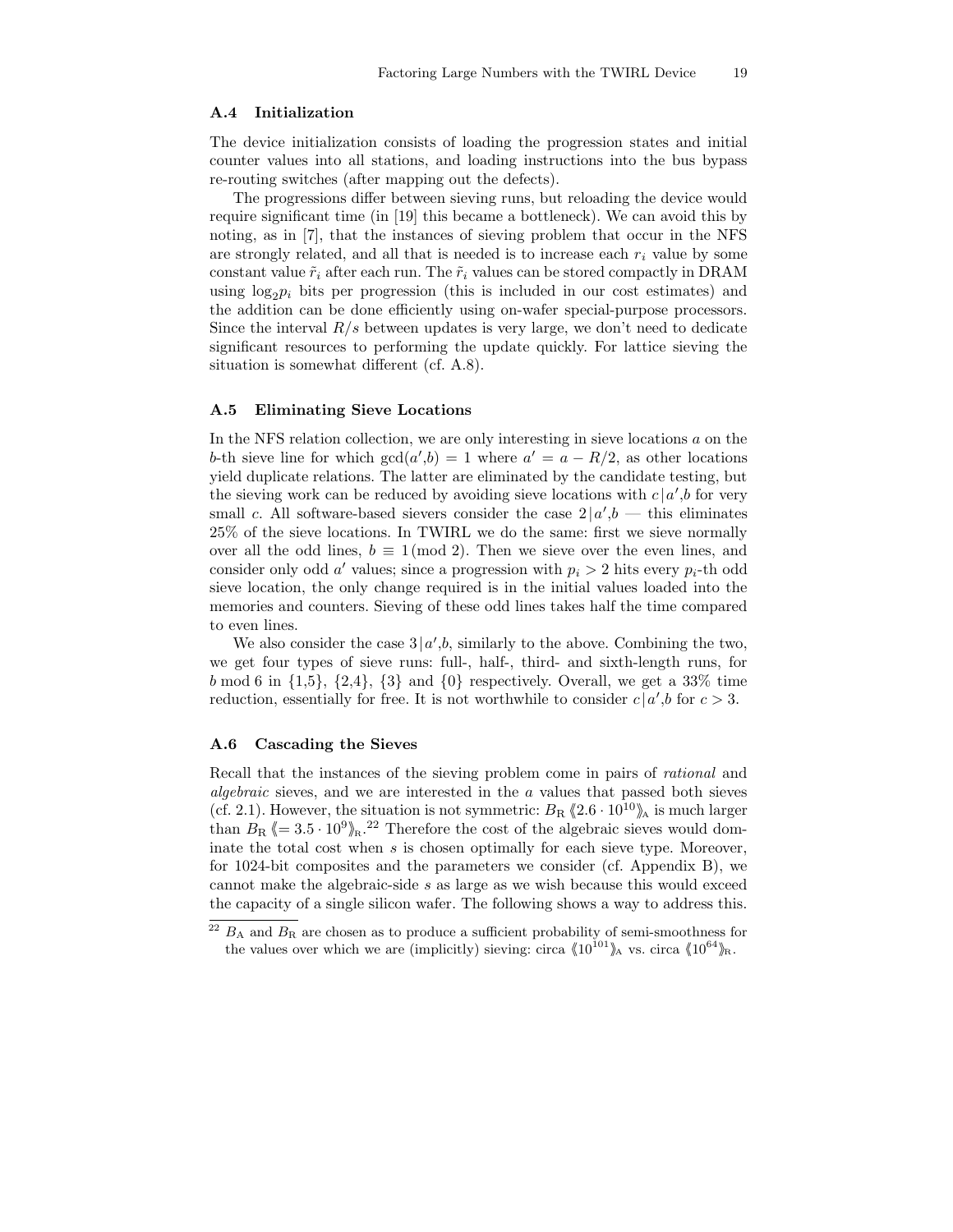Let  $s_R$  and  $s_A$  denote the s values of the rational and algebraic sieves respectively. The reason we cannot increase  $s_A$  and gain further "free" parallelism is that the bus becomes unmanageably wide and the delivery lines become numerous and long (their cost is  $\tilde{\Theta}(s^2)$ ). However, the bus is designed to sieve  $s_A$  sieve locations per pipeline stage. If we first execute the rational sieve then most of these sieve locations can be ruled out in advance: all but a small fraction  $\langle 1.7 \cdot 10^{-4} \rangle$  of the sieve locations do not pass the threshold in the rational sieve,<sup>23</sup> and thus cannot form candidates regardless of their algebraic-side quality.

Accordingly, we make the following change in the design of algebraic sieves. Instead of a wide bus consisting of  $s_A$  lines that are permanently assigned to residues modulo  $s_A$ , we use a much narrower bus consisting of only  $u \leq 32$ <sup>i</sup> lines, where each line contains a pair  $(C, L)$ .  $L = (a \mod s_A)$  identifies the sieve location, and C is the sum of  $\log p_i$  contributions to a so far. The sieve locations are still scanned in a pipelined manner at a rate of  $s_A$  locations per clock cycle, and all delivery pairs are generated as before at the respective units.

The delivery lines are different: instead of being long and "dumb", they are now short and "smart". When a delivery pair  $(\log p_i], \ell$ ) is generated,  $\ell$  is compared to  $L$  for each of the  $u$  lines (at the respective pipeline stage) in a single clock cycle. If a match is found,  $\log p_i$  is added to the C of that line. Otherwise (i.e., in the overwhelming majority of cases), the delivery pair is discarded.

At the head of the bus, we input pairs  $(0, a \mod s_A)$  for the sieve locations a that passed the rational sieve. To achieve this we wire the outputs of rational sieves to inputs of algebraic sieves, and operate them in a synchronized manner (with the necessary phase shift). Due to the mismatch in  $s$  values, we connect  $s_A/s_B$  rational sieves to each algebraic sieves. Each such cluster of  $s_A/s_B + 1$  sieving devices is jointly applied to one single sieve line at a time, in a synchronized manner. To divide the work between the multiple rational sieves, we use interleaving of sieve locations (similarly to the bit-reversal technique of A.2). Each rational-to-algebraic connection transmits at most one value of size  $\log_2 s_R \langle 12 \rangle$ bits per clock cycle (appropriate buffering is used to average away congestions).

This change greatly reduces the circuit area occupied by the bus wiring and delivery lines; for our choice of parameters, it becomes insignificant. Also, there is no longer need to duplicate emitters for smallish progressions (except when  $p_i$  < s). This allows us to use a large  $s \leq 32,768$  for the algebraic sieves, thereby reducing their cost to less than that of the rational sieve (cf. 4.1). Moreover, it lets us further increase  $B_A$  with little effect on cost, which (due to tradeoffs in the NFS parameter choice) reduces H and R.

## A.7 Testing Candidates

Having computed approximations of the sum of logarithms  $g(a)$  for each sieve location a, we need to identify the resulting candidates, compute the corresponding sets  $\{i : a \in P_i\}$ , and perform some additional tests (cf. 2.1). These are implemented as follows.

<sup>&</sup>lt;sup>23</sup> Before the cofactor factorization. Slightly more when  $\lfloor \log p_i \rfloor$  rounding is considered.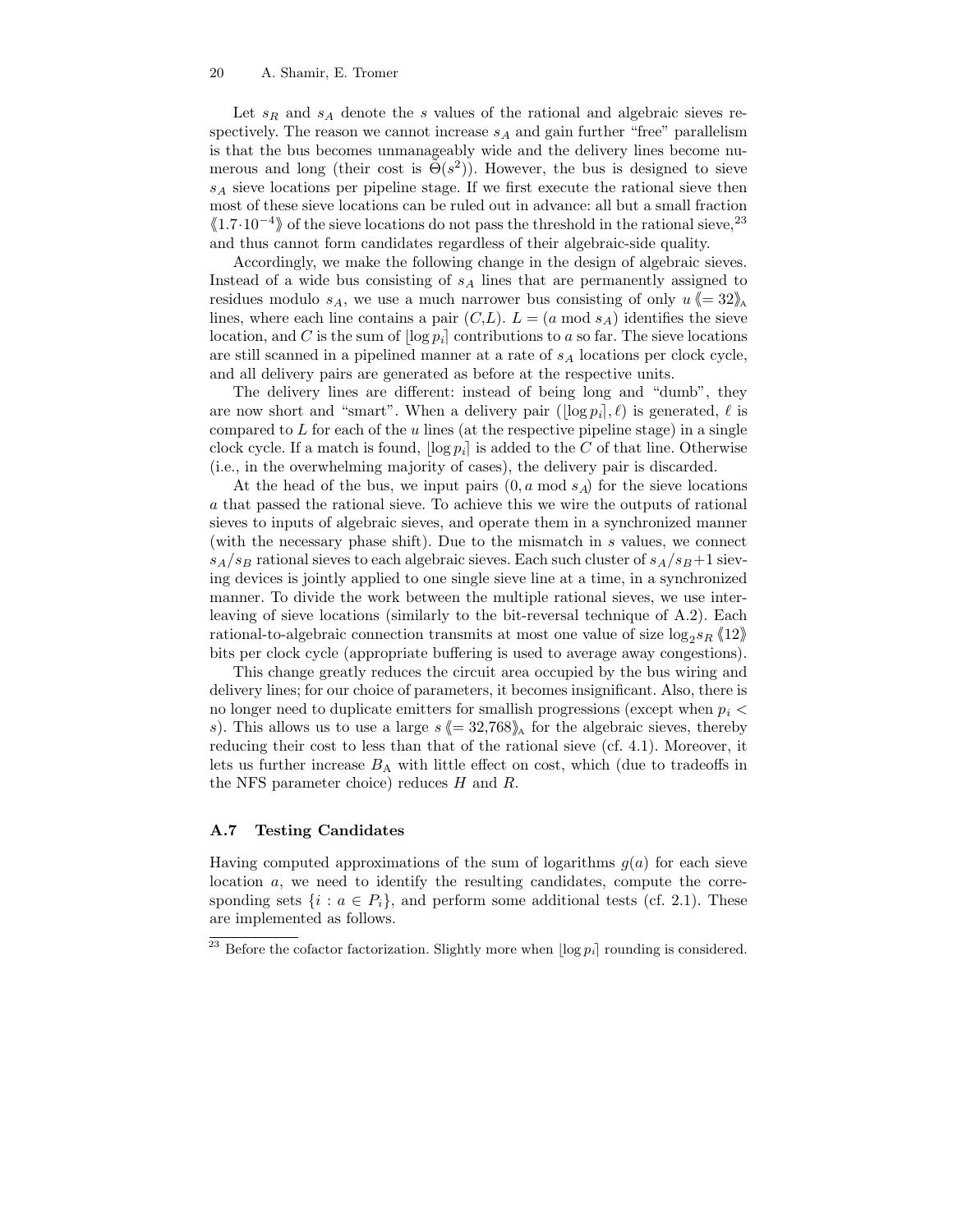Identifying candidates. In each TWIRL device, at the end of the bus (i.e., downstream for all stations) we place an array of comparators, one per bus line, that identify a values for which  $g(a) > T$ . In the basic TWIRL design, we operate a pair of sieves (one rational and one algebraic) in unison: at each clock cycle, the sets of bus lines that passed the comparator threshold are communicated between the two devices, and their intersection (i.e., the candidates) are identified. In the cascaded sieves variant, only sieve locations that passed the threshold on the rational TWIRL are further processed by the algebraic TWIRL, and thus the candidates are exactly those sieve locations that passed the threshold in the algebraic TWIRL. The fraction of sieve locations that constitute candidates is very small  $\langle 2 \cdot 10^{-11} \rangle$ .

Finding the corresponding progressions. For each candidate we need to compute the set  $\{i : a \in P_i\}$ , separately for the rational and algebraic sieves. From the context in the NFS algorithm it follows that the elements of this set for which  $p_i$  is relatively small can be found easily.<sup>24</sup> It thus appears sufficient to find the subset  $\{i : a \in P_i, p_i \text{ is } \text{largish}\},\$  which is accomplished by having largish stations remember the  $p_i$  values of recent progressions and report them upon request.

To implement this, we add two dedicated pipelined channels passing through all the processors in the largish stations. The *lines channel*, of width  $\log_2 s$  bits, goes upstream (i.e., opposite to the flow of values in the bus) from the threshold comparators. The *divisors channel*, of width  $log_2B$  bits, goes downstream. Both have a pipeline register after each processor, and both end up as outputs of the TWIRL device. To each largish processor we attach a diary, which is a cyclic list of  $log_2B$ -bit values. Every clock cycle, the processor writes a value to its diary: if the processor inserted an emission triplet  $(\lfloor \log p_i \rfloor, \ell_i, \tau_i)$  into the buffer at this clock cycle, it writes the triple  $(p_i, \ell_i, \tau_i)$  to the diary; otherwise it writes a designated NULL value. When a candidate is identified at some bus line  $\ell$ , the value  $\ell$  is sent upstream through the lines channel. Whenever a processor sees an  $\ell$  value on the lines channel, it inspects its diaries to see whether it made an emission that was added to bus line  $\ell$  exactly z clock cycles ago, where z is the distance (in pipeline stages) from the processor's output into the buffer, through the bus and threshold comparators and back to the processor through the lines channel. This inspection is done by searching the  $\langle 64 \rangle$  diary entries preceeding the one written z clock cycles ago for a non-NULL value  $(p_i, \ell_i)$  with  $\ell_i = \ell$ . If such a diary entry is found, the processor transmits  $p_i$  downstream via the divisors channel (with retry in case of collision). The probability of intermingling data belonging to different candidates is negligible, and even then we can recover (by appropriate divisibility tests).

In the cascaded sieves variant, the algebraic sieve records to diaries only those contributions that were not discarded at the delivery lines. The rational diaries are rather large ( $\langle 13,530 \rangle$ <sub>R</sub> entries) since they need to keep their entries a long time — the latency  $z$  includes passing through (at worst) all rational

<sup>&</sup>lt;sup>24</sup> Namely, by finding the small factors of  $F_j(a - R,b)$  where  $F_j$  is the relevant NFS polynomial and b is the line being sieved.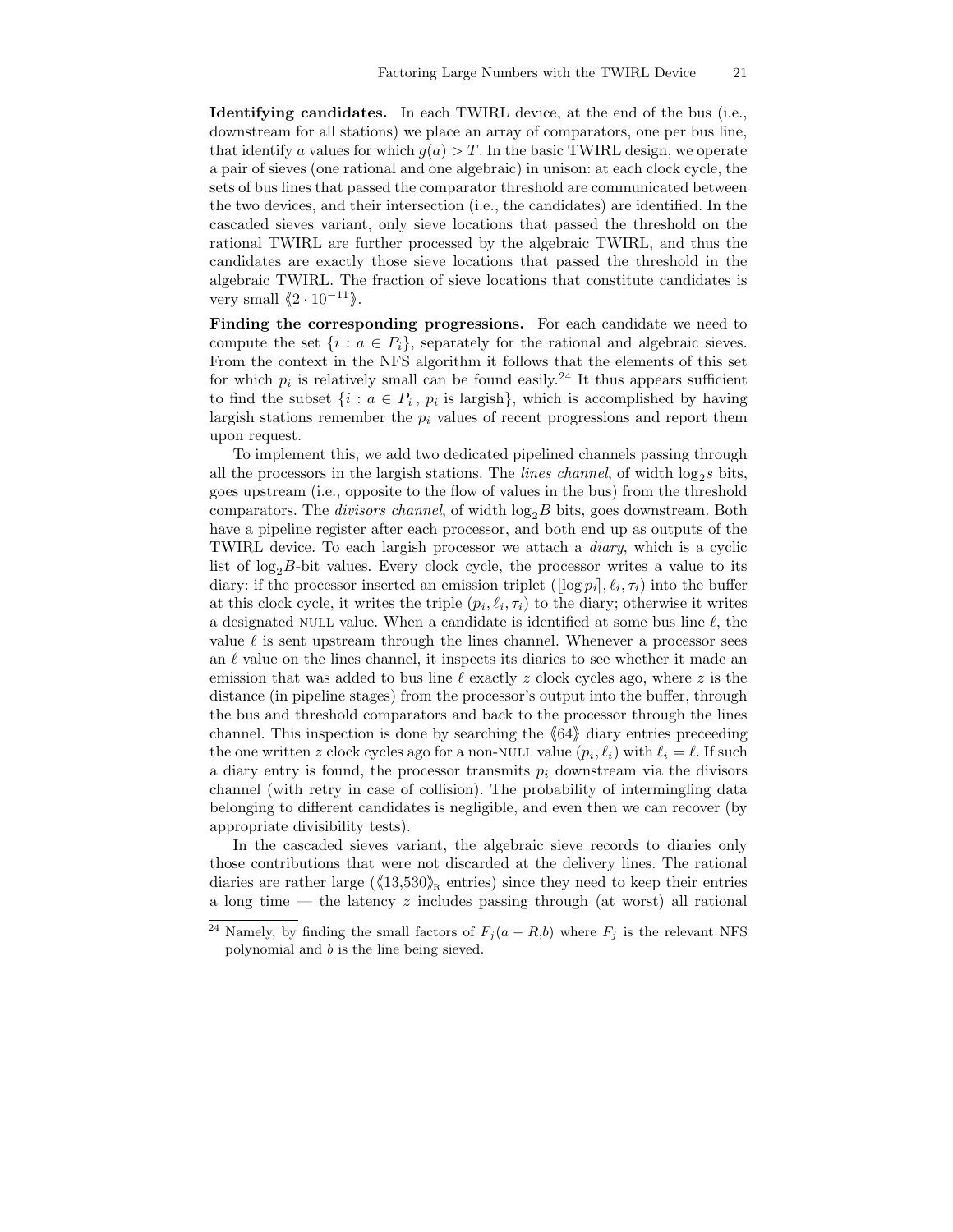bus pipeline stages, all algebraic bus pipeline stages and then going upstream through all rational stations. However, these diaries can be implemented very efficiently as DRAM banks of a degenerate form with a fixed cyclic access order (similarly to the memory banks of the largish stations).

Testing candidates. Given the above information, the candidates have to be further processed to account for the various approximations and errors in sieving, and to account for the NFS "large primes" (cf. 2.1). The first steps (computing the values of the polynomials, dividing out small factors and the diary reports, and testing size and primality of remaining cofactors) can be effectively handled by special-purpose processors and pipelines, which are similar to the division pipeline of [7, Section 4] except that here we have far fewer candidates (cf. C).

Cofactor factorization. The candidates that survived the above steps (and whose cofactors were not prime or sufficiently small) undergo cofactor factorization. This involves factorization of one (and seldom two) integers of size at most  $\langle 1 \cdot 10^{24} \rangle$ . Less than  $\langle 2 \cdot 10^{-11} \rangle$  of the sieve locations reach this stage (this takes  $\log p_i$  rounding errors into consideration), and a modern general-purpose processor can handle each in less than 0.05 seconds. Thus, using dedicated hardware this can be performed at a small fraction of the cost of sieving. Also, certain algorithmic improvements may be applicable [2].

#### A.8 Lattice Sieving

The above is motivated by NFS line sieving, which has very large sieve line length R. Lattice sieving (i.e., "special-q") involves fewer sieving locations. However, lattice sieving has very short sieving lines (8192 in [5]), so the natural mapping to the lattice problem as defined here (i.e., lattice sieving by lines) leads to values of R that are too small.

We can adapt TWIRL to efficient lattice sieving as follows. Choose  $s$  equal to the width of the lattice sieving region (they are of comparable magnitude); a full lattice line is handled at each clock cycle, and R is the total number of points in the sieved lattice block. The definition  $(p_i, r_i)$  is different in this case — they are now related to the vectors used in lattice sieving by vectors (before they are lattice-reduced). The handling of modulo s wrap-around of progressions is now somewhat more complicated, and the emission calculation logic in all station types needs to be adapted. Note that the largish processors are essentially performing lattice sieving by vectors, as they are "throwing" values far into the "future", not to be seen again until their next emission event.

 $Re$ -initialization is needed only when the special- $q$  lattices are changed (every 8192 · 5000 sieve locations in [5]), but is more expensive. Given the benefits of lattice sieving, it may be advantageous to use faster (but larger) re-initialization circuits and to increase the sieving regions (despite the lower yield); this requires further exploration.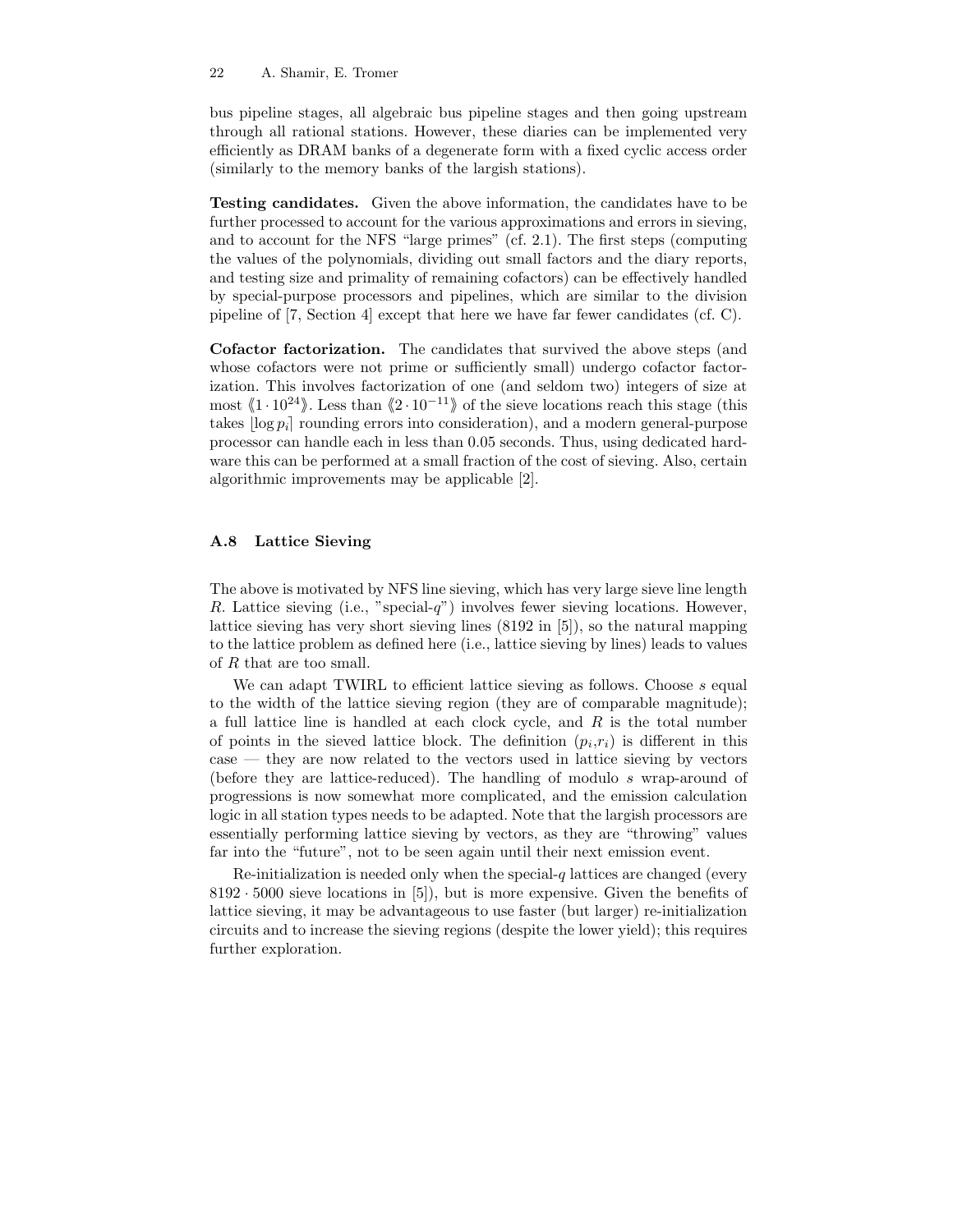## A.9 Fault Tolerance

Due to its size, each TWIRL device is likely to have multiple local defects caused by imperfections in the VLSI process. To increase the yield of good devices, we make the following adaptations.

If any component of a station is defective, we simply avoid using this station. Using a small number of spare stations of each type (with their constants stored in reloadable latches), we can handle the corresponding progressions.

Since our device uses an addition pipeline, it is highly sensitive to faults in the bus lines or associated adders. To handle these, we can add a small number of spare line segments along the bus, and logically re-route portions of bus lines through the spare segments in order to bypass local faults. In this case, the special-purpose processors in largish stations can easily change the bus destination addresses (i.e.,  $\ell$  value of emission triplets) to account for re-routing. For smallish and tiny stations it appears harder to account for re-routing, so we just give up adding the corresponding  $\log p_i$  values; we may partially compensate by adding a small constant value to the re-routed bus lines. Since the sieving step is intended only as a fairly crude (though highly effective) filter, a few false-positives or false-negatives are acceptable.

# B Parameters for Cost Estimates

#### B.1 Hardware

The hardware parameters used are those given in [16] (which are consistent with [9]): standard 30cm silicon wafers with  $0.13\mu$ m process technology, at an assumed cost of \$5,000 per wafer. For 1024-bit and 768-bit composites we will use DRAM-type wafers, which we assume to have a transistor density of 2.8  $\mu$ m<sup>2</sup> per transistor (averaged over the logic area) and DRAM density of  $0.2 \mu m^2$  per bit (averaged over the area of DRAM banks). For 512-bit composites we will use logic-type wafers, with transistor density of  $2.38 \mu m^2$  per transistor and DRAM density of  $0.7 \mu m^2$  per bit. The clock rate is 1GHz clock rate, which appears realistic with judicious pipelining of the processors.

We have derived rough estimates for all major components of the design; this required additional analysis, assumptions and simulation of the algorithms. Here are some highlights, for 1024-bit composites with the choice of parameters specified throughout Section 3. A typical largish special-purpose processor is assumed to require the area of  $\langle 96,400 \rangle_R$  logic-density transistors (including the amortized buffer area and the small amount of cache memory, about  $\langle 14\text{Kbit}\rangle_R$ , that is independent of  $p_i$ ). A typical emitter is assumed to require  $\langle 2.037 \rangle_{\rm R}$ transistors in a smallish station (including the amortized costs of funnels), and  $\langle 522 \rangle$ <sub>R</sub> in a tiny station. Delivery cells are assumed to require  $\langle 530 \rangle$ <sub>R</sub> transistors with interleaving (i.e., in largish stations) and  $\langle 1220\rangle_R$  without interleaving (i.e., in smallish and tiny stations). We assume that the memory system of Section 3.2 requires  $\langle 2.5 \rangle$  times more area per useful bit than standard DRAM, due to the required slack and and area of the cache. We assume that bus wires don't require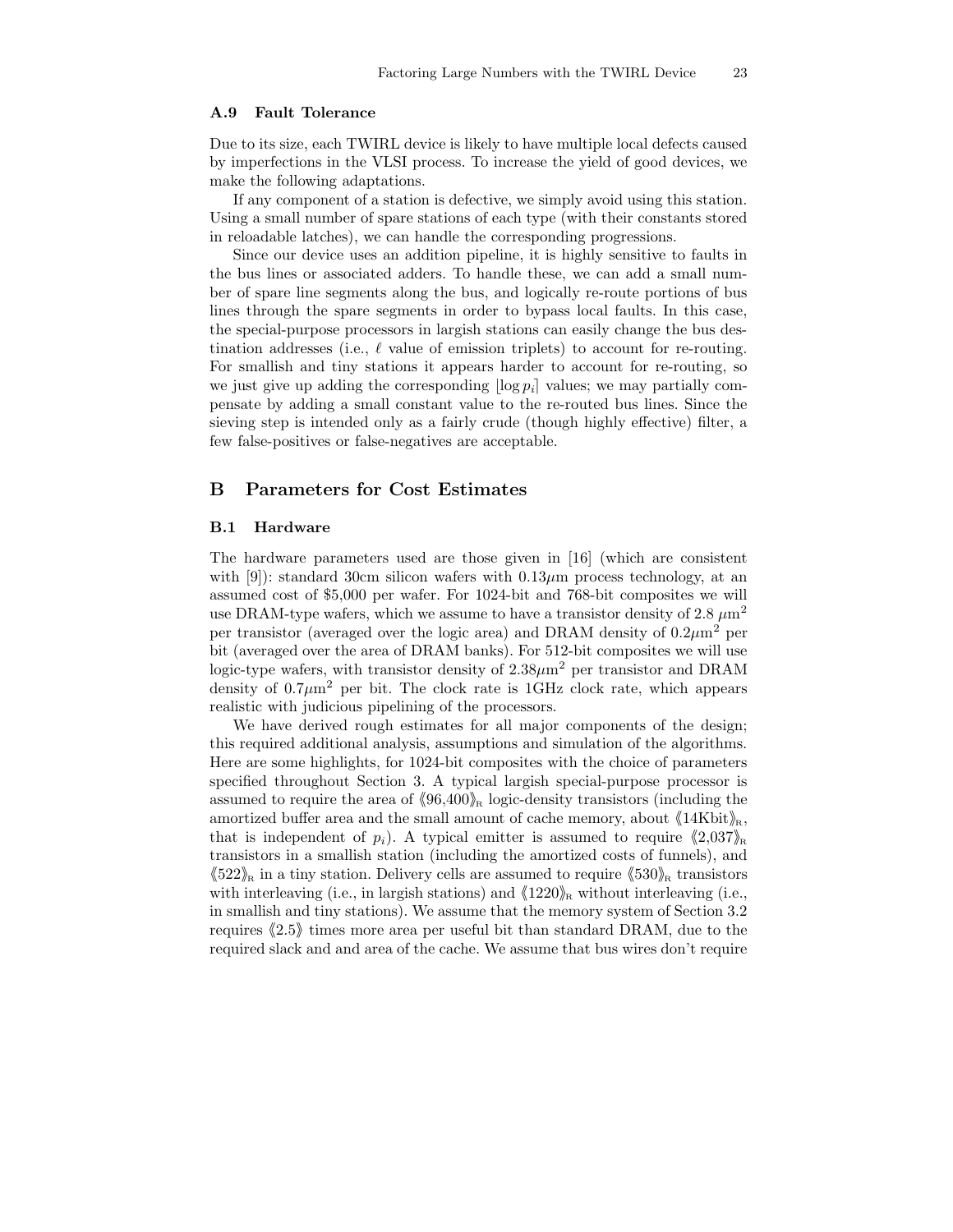Table 1: Sieving parameters.

| Parameter Meaning |                                                                 | 1024-bit 768-bit 512-bit                                    |                  |
|-------------------|-----------------------------------------------------------------|-------------------------------------------------------------|------------------|
| $\overline{R}$    | Width of sieve line                                             | $1.1 \cdot 10^{15}$ 3.4 $\cdot 10^{13}$ 1.8 $\cdot 10^{10}$ |                  |
| H                 | Number of sieve lines                                           | $2.7 \cdot 10^8$ 8.9 $\cdot 10^6$ 9.0 $\cdot 10^5$          |                  |
| $B_{\rm R}$       | Rational smoothness bound $ 3.5 \cdot 10^9 1 \cdot 10^8$        |                                                             | $1.7 \cdot 10^7$ |
| $B_{\rm A}$       | Algebraic smoothness bound $2.6 \cdot 10^{10}$ 1 $\cdot 10^{9}$ |                                                             | $1.7 \cdot 10^7$ |

wafer area apart from their pipelining registers, due to the availability of multiple metal layers. We take the cross-bus density of bus wires to be  $(0.5)$  bits per  $\mu$ m, possibly achieved by using multiple metal layers.

Note that since the device contains many interconnected units of non-uniform size, designing an efficient layout (which we have not done) is a non-trivial task. However, the number of different unit types is very small compared to designs that are commonly handled by the VLSI industry, and there is considerable room for variations. The mostly systolic design also enables the creation devices larger than the reticle size, using multiple steps of a single (or very few) mask set.

Using a fault-tolerant design (cf. A.9), the yield can made very high and functional testing can be done at a low cost after assembly. Also, the acceptable probability of undetected errors is much higher than that of most VLSI designs.

## B.2 Sieving Parameters

To predict the cost of sieving, we need to estimate the relevant NFS parameters  $(R, H, B_R, B_A)$ . The values we used are summarized in Table 1. The parameters for 512-bit composites are the same as those postulated for TWINKLE [15] and appear conservative compared to actual experiments [5].

To obtain reasonably accurate predictions for larger composites, we followed the approach of [14]; namely, we generated concrete pairs of NFS polynomials for the RSA-1024 and RSA-768 challenge composites [20] and estimated their relations yield. The search for NFS polynomials was done using programs written by Jens Franke and Thorsten Kleinjung (with minor adaptations). For our 1024 bit estimates we picked the following pair of polynomials, which have a common integer root modulo the RSA-1024 composite:

- $f(x) = 1719304894236345143401011418080x^5$ 
	- $-6991973488866605861074074186043634471x^4$
	- $+\ 27086030483569532894050974257851346649521314x^3$
	- $+\ 46937584052668574502886791835536552277410242359042x^2$
	- $-101070294842572111371781458850696845877706899545394501384x$
	- − 22666915939490940578617524677045371189128909899716560398434136

 $g(x) = 93877230837026306984571367477027x$ 

− 37934895496425027513691045755639637174211483324451628365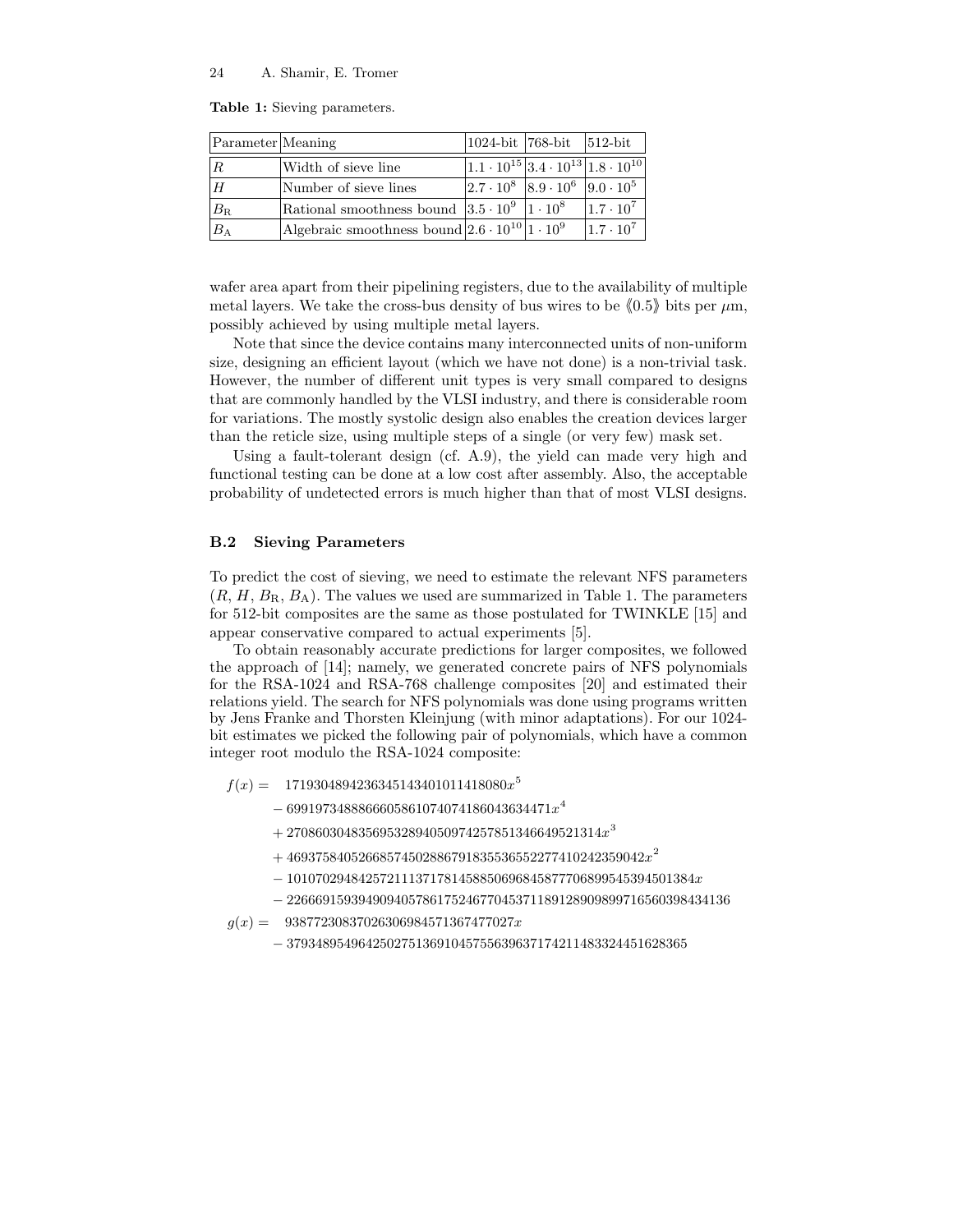Subsequent analysis of relations yield was done by integrating the relevant smoothness probability functions [11] over the sieving region. Successful factorization requires finding sufficiently many cycles among the relations, and for two large primes per side (as we assumed) it is currently unknown how to predict the number of cycles from the number of relations, but we verified that the numbers appear "reasonable" compared to current experience with smaller composites. The 768-bit parameters were derived similarly. More details are available in a dedicated web page [22] and in [14].

Note that finding better polynomials will reduce the cost of sieving. Indeed, our algebraic-side polynomial is of degree 5 (due to a limitation of the programs we used), while there are theoretical and empirical reasons to believe that polynomials of somewhat higher degree can have significantly higher yield.

# C Relation to Previous Works

TWINKLE. As is evident from the presentation, the new device shares with TWINKLE the property of time-space reversal compared to traditional sieving. TWIRL is obviously faster than TWINKLE, as two have comparable clock rates but the latter checks one sieve location per clock cycle whereas the former checks thousands. None the less, TWIRL is smaller than TWINKLE — this is due to the efficient parallelization and the use of compact DRAM storage for the largish progressions (it so happens that DRAM cannot be efficiently implemented on GaAs wafers, which are used by TWINKLE). We may consider using TWINKLElike optical analog adders instead of electronic adder pipelines, but constructing a separate optical adder for each residue class modulo s would entail practical difficulties, and does not appear worthwhile as there are far fewer values to sum.

FPGA-based serial sieving. Kim and Mangione-Smith [10] describe a sieving device using off-the-shelf parts that may be only 6 times slower than TWIN-KLE. It uses classical sieving, without time-memory reversal. The speedup follows from increased memory bandwidth – there are several FPGA chips and each is connected to multiple SRAM chips. As presented this implementation does not rival the speed or cost of TWIRL. Moreover, since it is tied to a specific hardware platform, it is unclear how it scales to larger parallelism and larger sieving problems.

Low-memory sieving circuits. Bernstein [3] proposes to completely replace sieving by memory-efficient smoothness testing methods, such as the Elliptic Curve Method of factorization. This reduces the asymptotic time  $\times$  space cost of the matrix step from  $y^{3+o(1)}$  to  $y^{2+o(1)}$ , where y is subexponential in the length of the integer being factored and depends on the choice of NFS parameters. By comparison, TWIRL has a throughput cost of  $y^{2.5+o(1)}$ , because the speedup factor grows as the square root of the number of progressions (cf. 4.5). However, these asymptotic figures hide significant factors; based on current experience, for 1024-bit composites it appears unlikely that memory-efficient smoothness testing would rival the practical performance of traditional sieving, let alone that of TWIRL, in spite of its superior asymptotic complexity.